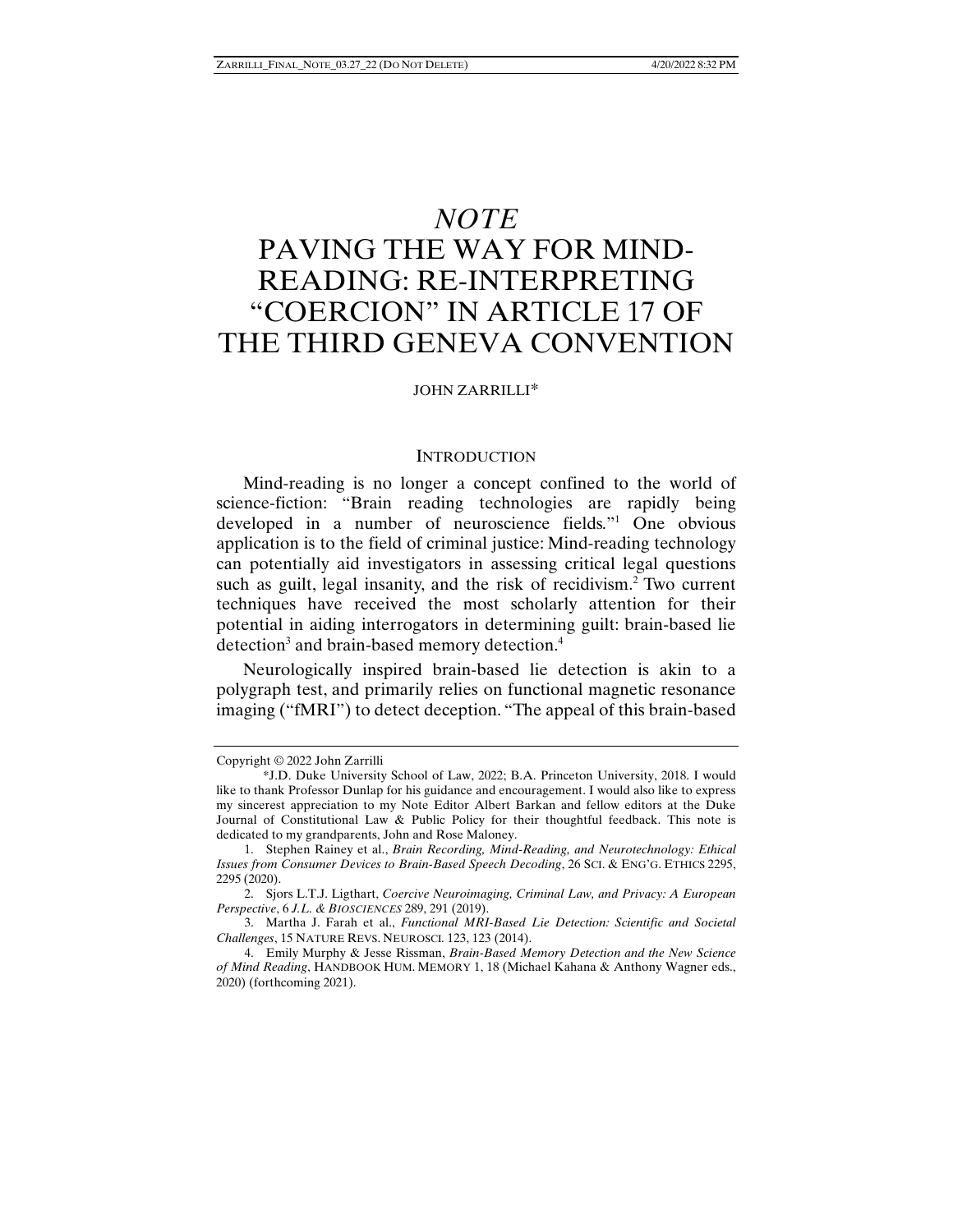lie detection approach is that, in contrast to most previous methods which detected the emotional arousal resulting from deception—it measures physiological changes associated with cognitive processes during deception and could therefore, in principle, be detecting the process of deception itself."5

In contrast, brain-based memory detection, or brain fingerprinting, involves analyzing brain waves to determine whether "a given stimulus is something that [the subjects] have encountered in their past, or whether [the stimulus] is being encountered for the first time."<sup>6</sup> The idea underlying this method is that our subconscious brains possess an uncontrollable and perceptible response to familiar stimuli that an electroencephalography ("EEG") machine can register.<sup>7</sup>

This growing ability to peer inside someone's mind raises significant legal issues. A number of American scholars, especially in the past fifteen years, have debated the constitutionality of forensically employing mind-reading technologies on United States citizens.<sup>8</sup> Almost no scholarly attention, however, has focused on the legality of mind-reading technologies under international humanitarian law.<sup>9</sup> This Note seeks to fill this gap in the literature and explores whether the administration of mind-reading technologies on a prisoner of war ("POW") in an armed conflict violates international humanitarian

 9. Only one scholarly publication has analyzed the legality of the use of mind-reading technologies during the interrogation of foreign detainees. *See* Sean Kevin Thompson, Note, *The Legality of the Use of Psychiatric Neuroimaging in Intelligence Interrogation*, 90 CORNELL L. REV. 1601 (2005) (arguing that the application of mind-reading technology on detainees violates the Geneva Conventions).

 <sup>5.</sup> Farah et al., *supra* note 3, at 123.

 <sup>6.</sup> Murphy & Rissman, *supra* note 4, at 4.

<sup>7</sup>*. Id.* at 4–5.

 <sup>8.</sup> Some scholars have argued that mind-reading technologies may unconstitutionally infringe an individual's Fifth Amendment right against self-incrimination. *See, e.g.*, Sarah E. Stoller & Paul Root Wolpe, *Emerging Neurotechnologies for Lie Detection and the Fifth Amendment*, 33 AM. J.L. & MED. 359, 374 (2007) ("If, however, [the courts] focus on the communicative product and the violative nature of entering the suspect's mind, they would likely find [neurotechnologies for lie detection] to fall within the Amendment's bounds."); Ronald J. Allen & Kristen Mace, *The Self-Incrimination Clause Explained and its Future Predicted*, 94 J. CRIM. L. & CRIMINOLOGY 243, 248–50 (2004) (linking the connection between polygraph tests and Fifth Amendment violations to mind-reading technology). Others have argued that mindreading technologies do not violate the Fifth Amendment's absolute prohibition against involuntary incrimination, but instead implicate the Fourth Amendment, which prohibits searches and seizures without probable cause. *See* Kiel Brennan-Marquez, *A Modest Defense of Mind Reading*, 15 YALE J.L. & TECH. 214, 258–60 (2012) ("The identification of private or sacred space, in other words, goes to the Fourth Amendment, not the Fifth . . . [t]he mind, like the home, is a place where seizures occur.").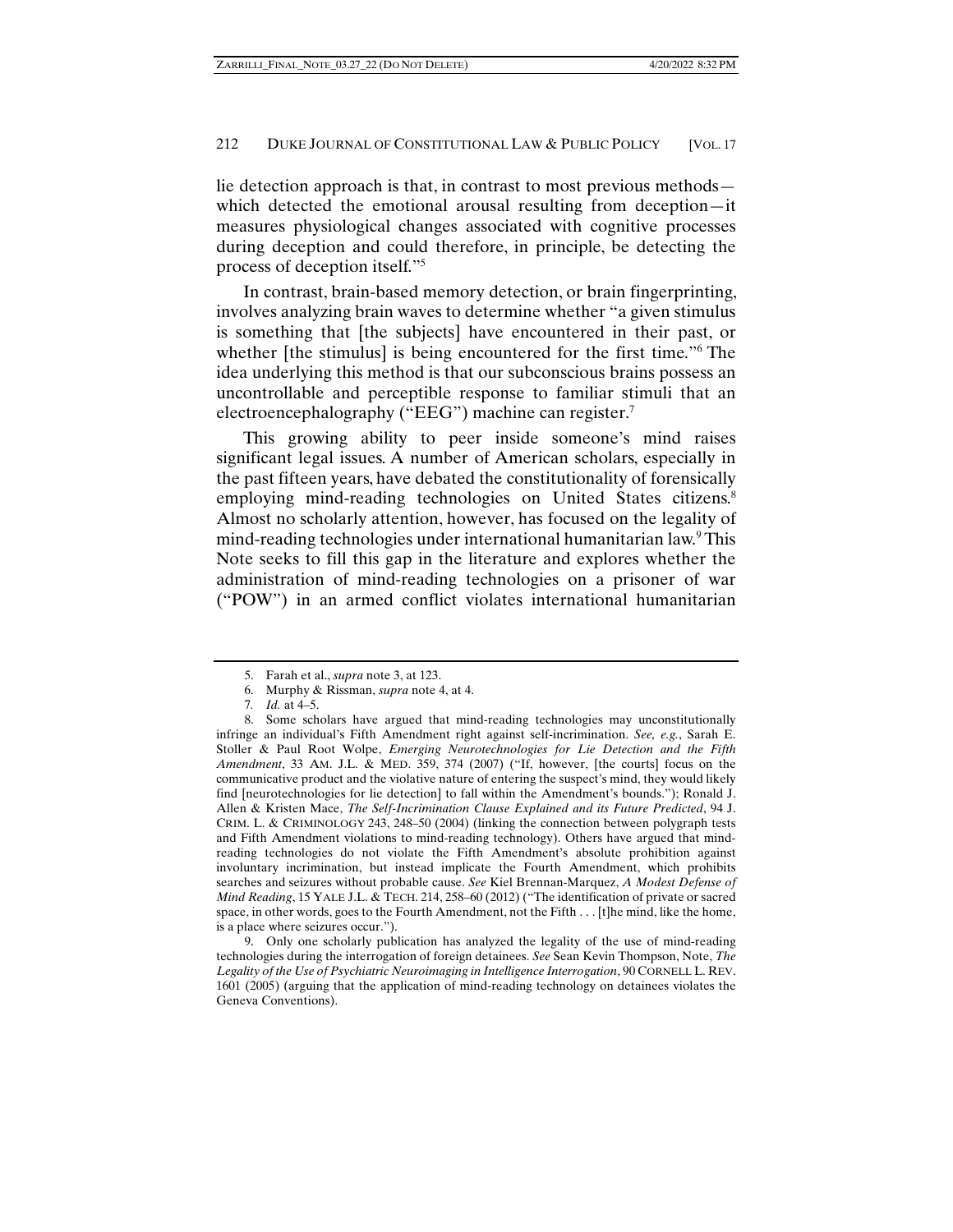$law<sup>10</sup>$ 

The legality of using mind-reading technologies against an unwilling prisoner of war largely turns on the meaning of "coercion." POWs are entitled to a myriad of protections under the Third Geneva Convention ("Geneva III").<sup>11</sup> One such protection is found in Article 17, which specifically regulates the general interrogation of prisoners.<sup>12</sup> It provides that "[n]o physical or mental torture, nor any other form of coercion, may be inflicted on prisoners of war to secure from them information of any kind whatever."13 Moreover, uncooperative POWs who refuse to answer questions "may not be threatened, insulted, or exposed to any unpleasant or disadvantageous treatment of any

13. *Id.* para. 4 (emphasis added).

 <sup>10.</sup> While other provisions in international human rights law (hereinafter HRL) similarly limit interrogation methods, these provisions are inapplicable during international armed conflict and therefore do not warrant further discussion. *See id.* at 1618 (noting that international humanitarian law applies to detainees of the War on Terror who did not qualify for protection under the Geneva Conventions). The main reason that HRL does not apply is because the United States, as well as Israel, does not believe that HRL applies during international armed conflict, especially when an international humanitarian law provision already applies to the situation under consideration. GARY D. SOLIS, THE LAW OF ARMED CONFLICT 26 (2d ed. 2016). Moreover, even if HRL did apply, it is doubtful that employing mind-reading technology would violate any HRL prohibition. *See* Thompson, *supra* note 9, at 1626 (arguing that reading a detainee's mind does not violate the prohibition against cruel, inhuman, or degrading treatment).

 <sup>11.</sup> Geneva Convention Relative to the Treatment of Prisoners of War, Aug. 12, 1949, 6 U.S.T. 3316, 75 U.N.T.S. 135 [hereinafter Geneva III]. Other provisions in Geneva III may also circumscribe the use of certain interrogation methods, but are not applicable to mind-reading technology and therefore will not be discussed any further. Article 13 of Geneva III, for example, states that all POWs must be "humanely treated." *Id.* art. 13. Additionally, the detaining power has an obligation to protect all POWs, especially against "acts of violence or intimidation and against insults and public curiosity." *Id.* Here, the use of mind-reading technology on POWs does not *prima facie* constitute inhumane treatment: fMRI, EEG, and other medical imaging technologies are routinely used on civilians for medical purposes and pose no health risks. *See Functional MRI of the Brain*, YALE MEDICINE, https://www.yalemedicine.org/conditions/functional-mri-imaging-the-brain (noting that "an fMRI is safe, painless, and noninvasive" and "there are no known health risks of the procedure."); *Electroencephalogram (EEG)*, NATIONAL HEALTH SERVICES, https://www.nhs.uk/conditions/electroencephalogram/ (noting that an EEG "is painless, comfortable and generally very safe. No electricity is put into your body while it's carried out. Apart from having messy hair and possibly feeling a bit tired, you normally will not experience any side effects."). Furthermore, the blanket ban on medical experiments only prohibits subjecting POWs to injurious treatment in the pursuit of scientific knowledge, but does not otherwise prohibit using medical equipment for non-experimental purposes, such as interrogation. *See* INTERNATIONAL COMMITTEE OF THE RED CROSS, COMMENTARY OF 2020 Art. 13 (2020), https://ihl-databases.icrc.org/ihl/full/GCIII-commentary [hereinafter 2020 ICRC Commentary] (noting that Geneva III sought to prohibit medical experiments "with a view to preventing a recurrence of the cruel experiments which had been made in concentration camps during the last war.").

<sup>12</sup>*.* Geneva III, *supra* note 11, art. 17.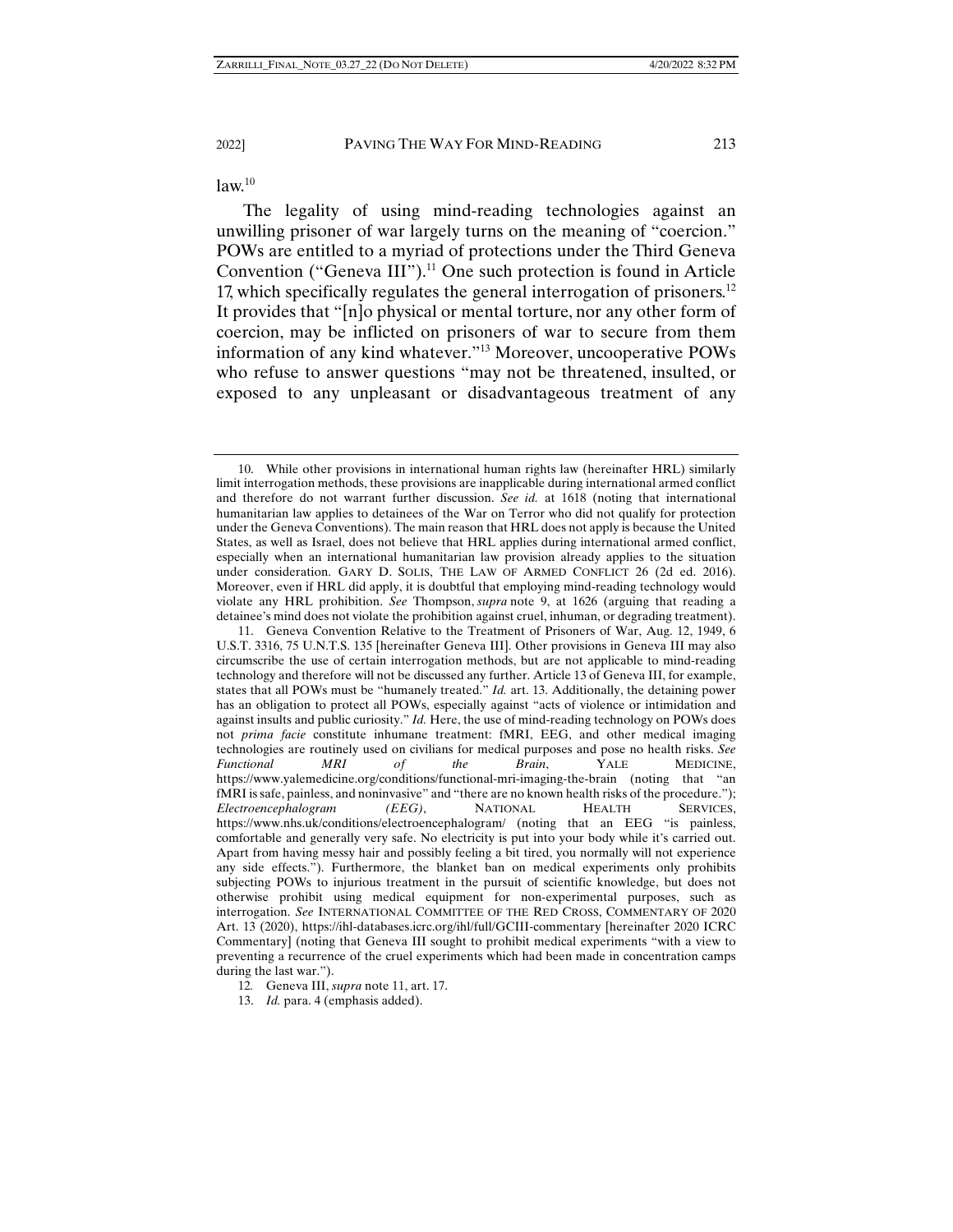kind."14 Notably, Article 17 does not prohibit interrogation, but merely limits the tactics available to elicit information.<sup>15</sup>

Based upon current, prevailing interpretations of "coercion" in Article 17, mind-reading technology likely violates Geneva III. This Note, however, argues that an interpretation of coercion more faithful to the text and purpose of Article III would likely permit the application of mind-reading technology during interrogations. This Note will proceed in four parts. Part I briefly lays out the two prevailing interpretations of coercion, noting their implications for the legality of mind-reading technologies, and this Note's interpretation of coercion, which markedly differs from the prevailing interpretations. Part II briefly expands upon the technology discussed in Part I—noting the potential for more accurate mind-reading technology in the future and the applicability of this technology to interrogations. Part III examines current interpretations of the term coercion, formulates a new definition by looking at the text and drafting history of Article 17, and contends that the coercion ban is meant to protect POWs from physical and mental suffering. Part IV then applies this new definition of coercion to various mind-reading technologies, concluding that the painless use of mind-reading technology does not violate Article 17 of Geneva III.

## I. INTERPRETATIONS OF COERCION

This section will proceed by first briefly summarizing the prevailing interpretations of coercion. Subsection B then summarizes this Note's interpretation of coercion, noting its implications for the legality of mind-reading.

## *A. Current Interpretations of Coercion and Their Implications for the Legality of Mind-Reading Technologies*

Article 17 does not define the term coercion. Scholars have acknowledged that the lack of a clear definition of coercion makes it difficult to determine if any kind of physical discomfort or scientific method can be used during interrogation without the commission of an illegal act.<sup>16</sup> Two approaches to defining coercion, however, are

 <sup>14.</sup> *Id.*

 <sup>15.</sup> Thompson, *supra* note 9, at 1613.

 <sup>16.</sup> *See* Stanley J. Glod & Lawrence J. Smith, Comments, *Interrogation Under the 1949 Prisoners of War Convention*, 21 MIL. L. REV. 145, 153–54 (1963) ("The problem is at what point physical discomforts cease to be minor and become illegal coercion. This presents a question of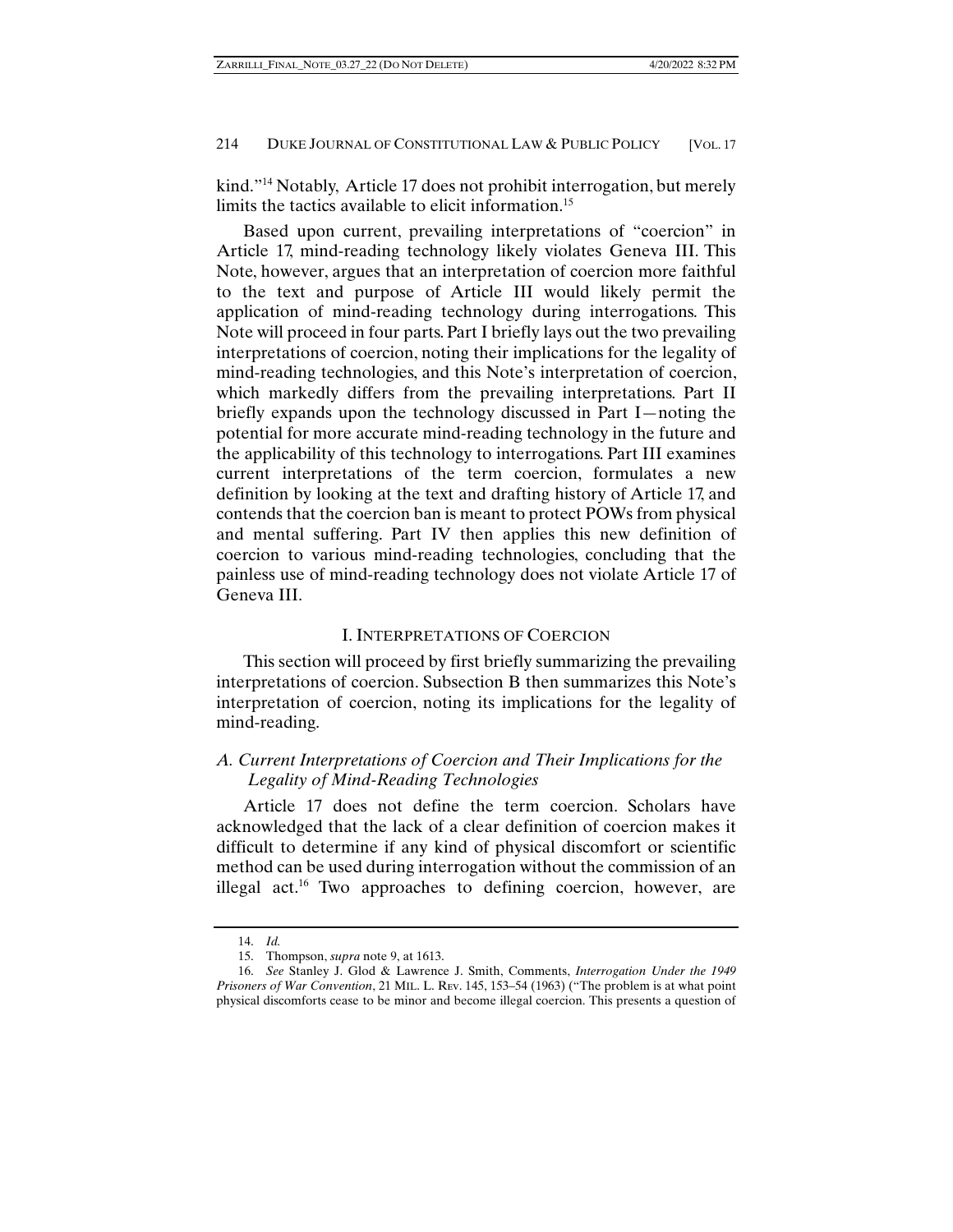discernible in the Article 17 literature.

One approach, which can be called the 'Free Will Approach,'<sup>17</sup> defines coercion as any situation in which information is secured against a detainee's free will.<sup>18</sup> Under this approach, brain-based lie detection is arguably not coercive, since the POW must voluntarily answer questions for the fMRI to detect deception.19 On the other hand, brain-based memory detection is coercive, since the machine extracts cognitive information even when the POW is not answering.<sup>20</sup>

The second approach, which can be called the 'Duty Approach,'<sup>21</sup> regards as coercion all harsh or intrusive methods designed to elicit any information whatsoever.<sup>22</sup> According to this approach, the purpose behind the coercion ban is to uphold the POW's "duty to refrain from giving military information to his captors."23 Thus, under this Duty Approach, mind-reading technology is likely illegal as per Article 17.

23*. Id.*

fact which must be determined separately in each case . . . . some minor physical discomforts . . . will not necessarily violate Article 17."); William Ranney Levi, Note, *Interrogation's Law*, 118 YALE L.J. 1434, 1463 (2009) (noting that while the Geneva Conventions "provide boundaries for what might be considered permissible conduct in the interrogation of prisoners, definitional uncertainty remains with respect to central interrogation-relevant terms . . . the Conventions do not define coercion; they provide no articulable basis upon which to distinguish between lawful physical discomforts and illegal coercion."). On a more general note, one scholar who has examined the general historical uses of the term coercion found that coercion has been used synonymously with several terms, such as "violence," "compulsion," "punishment," "force," "interference," and the imposition of "one's will on the will [of others]." Scott Anderson, Coercion, STAN. ENCYC. PHILOSOPHY, (Oct. 27, 2011), https://plato.stanford.edu/entries/coercion/.

 <sup>17.</sup> This term is self-coined. No proponents of the 'Free Will Approach' and no commentaries on the meaning of the term coercion, of which there are few, use this identifying label.

 <sup>18.</sup> Thompson, *supra* note 9, at 1618. *See* Dep't of the Army, FM 2-22.3 (FM 34-52), Human Intelligence Collector Operations ¶ 5-26 (2006) [hereinafter FM 2-22.3] (stating that "[p]hysical or mental torture and coercion revolve around eliminating the source's free will" and is "expressly prohibited by" Article 17).

 <sup>19.</sup> Thompson, *supra* note 9, at 1613.

<sup>20</sup>*. Id.* at 1617–18.

 <sup>21.</sup> Similar to the 'Free Will Approach,' the 'Duty Approach' is self-coined.

 <sup>22.</sup> *See, e.g.*, The Judge Advoc. Gen. of the U.S. Army, Use of "Truth Serum" in Questioning Prisoners of War, JAGW 1161/1157 (June 21, 1961), *reprinted in* INTERNATIONAL LAW STUDIES: DOCUMENTS ON PRISONERS OF WAR 708–09 (Howard S. Levie ed., 1979) [hereinafter Use of "Truth Serum"]. Here, the Judge Advocate General of the Army stated that POWs must be protected against "inquisitorial" methods of interrogation, which presumably include harsh and intrusive questioning. *Id.* Though protection from "inquisitorial practices" could mean protection from even basic inquisitive questioning, Article 17 does not prohibit questioning but merely regulates the method of interrogation. *Id.*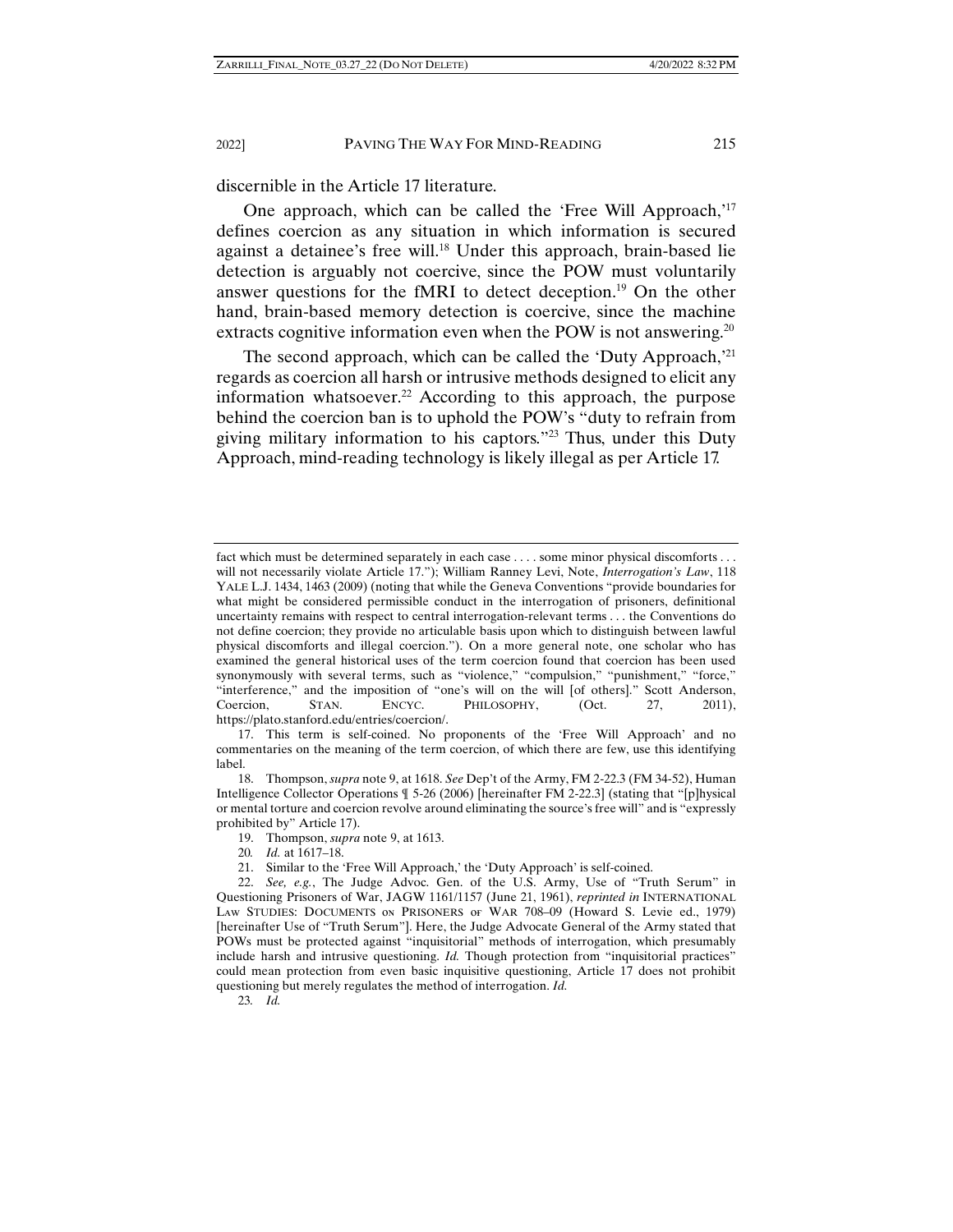## *B. The Proper Interpretation of Coercion and Its Implication for the Legality of Mind-Reading Technologies*

This Note advocates for a different interpretation of 'coercion,' one that is consistent with the plain meaning of the word, the surrounding Article 17 statutory text, and the purpose behind Article 17's inclusion in Geneva III.24 Coercion, plainly, denotes "the use of physical or moral force to compel to act or assent."25 Common synonyms of coercion include "compulsion," "force," and "violence."26 Thus, the purpose behind banning coercion was not to guard against some abstract loss of free will or to protect the POW's duty to refrain from giving military information to the enemy. Rather, the purpose of Geneva III was to protect POWs from the physical pain and mental suffering that accompanies the use of force or threats, or, as one commentator noted, to "prevent [prisoners of war from] being brought down to the level of animals."27 Since coercion as used in Article 17 permits interrogation techniques that do not cause physical pain or mental suffering, the use of painless mind-reading technology would probably not be considered coercion.28

Anticipated scientific developments make the topic of mindreading both relevant and urgent. The meaning of the term 'coercion,' however, will have implications that reach beyond the successful development of mind-reading technology. This Note's argument that "harm" is a component of coercion requires the international community to agree on a threshold of harm (a topic beyond the scope

 <sup>24.</sup> See discussion *infra* Part III.

 <sup>25.</sup> *Coercion*, WEBSTER'S THIRD NEW INTERNATIONAL DICTIONARY OF THE ENGLISH LANGUAGE (1961).

 <sup>26.</sup> *Coercion*, WEBSTER'S DICTIONARY OF SYNONYMS (1st ed. 1942).

 <sup>27.</sup> JEAN DE PREUX, COMMENTARY ON III GENEVA CONVENTION RELATIVE TO THE TREATMENT OF PRISONERS OF WAR 627 (Jean S. Pictet ed., A.P. de Henry trans., Int'l Comm. of the Red Cross 1960) [hereinafter 1960 Commentary].

 <sup>28.</sup> *See infra* Part II. While the actual act of mind-reading does not cause physical pain per se, it could be argued that invading the mental privacy of an unwilling detainee causes mental suffering and therefore violates this Note's definition of coercion. The author of this Note finds this argument unpersuasive. As used in Article 17, the ban on coercion prevents a capturing party from acquiring information by use of threats of physical violence or other harmful psychological techniques that produce mental suffering, such as forced nudity, sleep deprivation, hooding, sensory deprivation, and mock executions. Moreover, the invasiveness of mind-reading is essentially indistinguishable from the invasiveness of current methods of interrogation, which are not considered to produce mental harm. For example, the data yielded by neuroimaging applications is no more sensitive than data acquired through current methods of criminal interrogation, such as DNA testing and polygraph examinations. It is doubtful that reading someone's mind constitutes mental coercion under Article 17, so this Note assumes that reading someone's mind does not constitute mental coercion.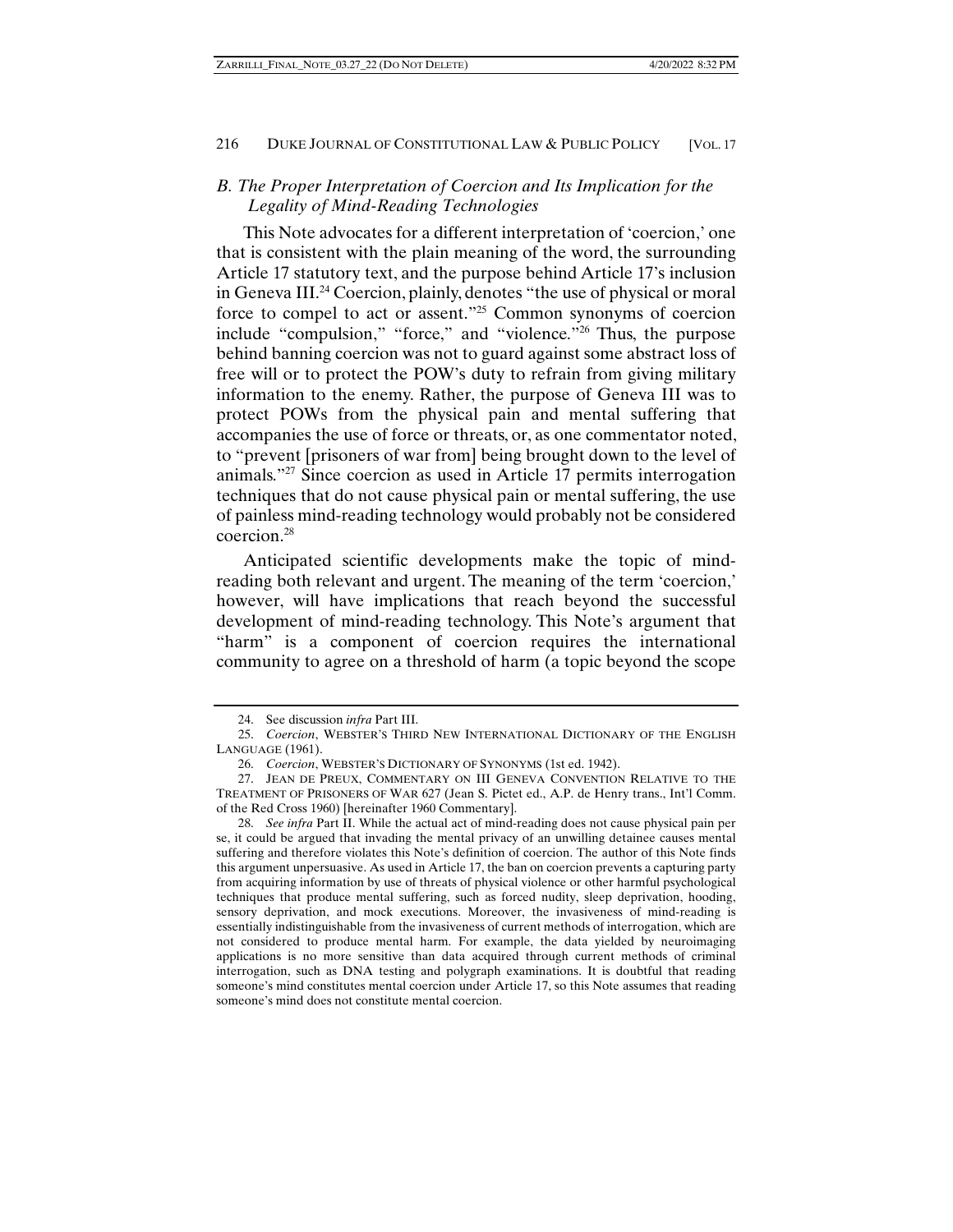of this analysis). Moreover, an elemental formulation of coercion will reduce uncertainty surrounding permissible interrogation practices and provide a more concrete framework for countries to rely on when constructing interrogation policies.

#### II. MIND-READING TECHNOLOGY: AN OVERVIEW

Deception is a major component of human behavior.<sup>29</sup> In the law enforcement context, deception frustrates the truth-finding process and slows down the administration of justice. The challenge deception imposes on the truth-finding process is why humans have always "wanted to peer inside each other's minds."<sup>30</sup> Early efforts at mindreading linked lying to certain facial expressions.<sup>31</sup> Humans, however, are rather poor at detecting deception when relying on their own senses and intuitions, which has led to relatively recent attempts to rely instead on technological instruments to detect deception.32 One prominent example is the polygraph, which associates physiological changes such as changes to heart rate, electrical skin conductance, and blood pressure—with deception.33 Despite inconsistent and lackluster results, the polygraph is still widely used by law enforcement and government agencies,<sup>34</sup> a testament to the persisting human desire for lie detection.

The search for a more reliable method of lie detection has recently focused on measures of the brain. Whether these neuro-based liedetectors are merely a product of wishful thinking or the first step in a technological breakthrough is the primary question Part II seeks to answer. The general takeaway is that while brain-based mind-reading technology is still too rudimentary for forensic use, it has serious potential to aid interrogators in differentiating lies from truth. Subsection A discusses one neuro-based method, fMRI-based lie detection. Subsection B focuses on another method, EEG-based

 <sup>29.</sup> Theodor Schaarschmidt, *The Art of Lying*, SCI. AM. (July 11, 2018), https://www.scientificamerican.com/article/the-art-of-lying/.

 <sup>30.</sup> Eli Wolfe, *Catching the Brain in a Lie: Is "Mind Reading" Deception Detection Sci-Fi or Science?*, CAL. MAG. (July 22, 2015, 11:19 AM), https://alumni.berkeley.edu/californiamagazine/just-in/2016-02-18/catching-brain-lie-mind-reading-deception-detection-sci-fior#:~:text=%E2%80%9CNovel%20neuroscience%20techniques%20might%20soon,of%20the %20crime%2C%E2%80%9D%20the%20Presidential.

 <sup>31.</sup> Farah et al., *supra* note 3, at 123.

 <sup>32.</sup> Gershon Ben-Shakar & Eitan Elaad, *The Validity of Psychophysiological Detection of Information with the Guilty Knowledge Test: A Meta-Analytic Review*, 88 J. APPLIED PSYCH. 131, 131 (2003).

<sup>33</sup>*. Id.* at 131–32.

 <sup>34.</sup> Daniel D. Langleben & Jane Campbell Moriarty, *Using Brain Imaging for Lie Detection: Where Science, Law and Research Policy Collide*, 19 PSYCH. PUB. POL'Y & L. 222, 223 (2013).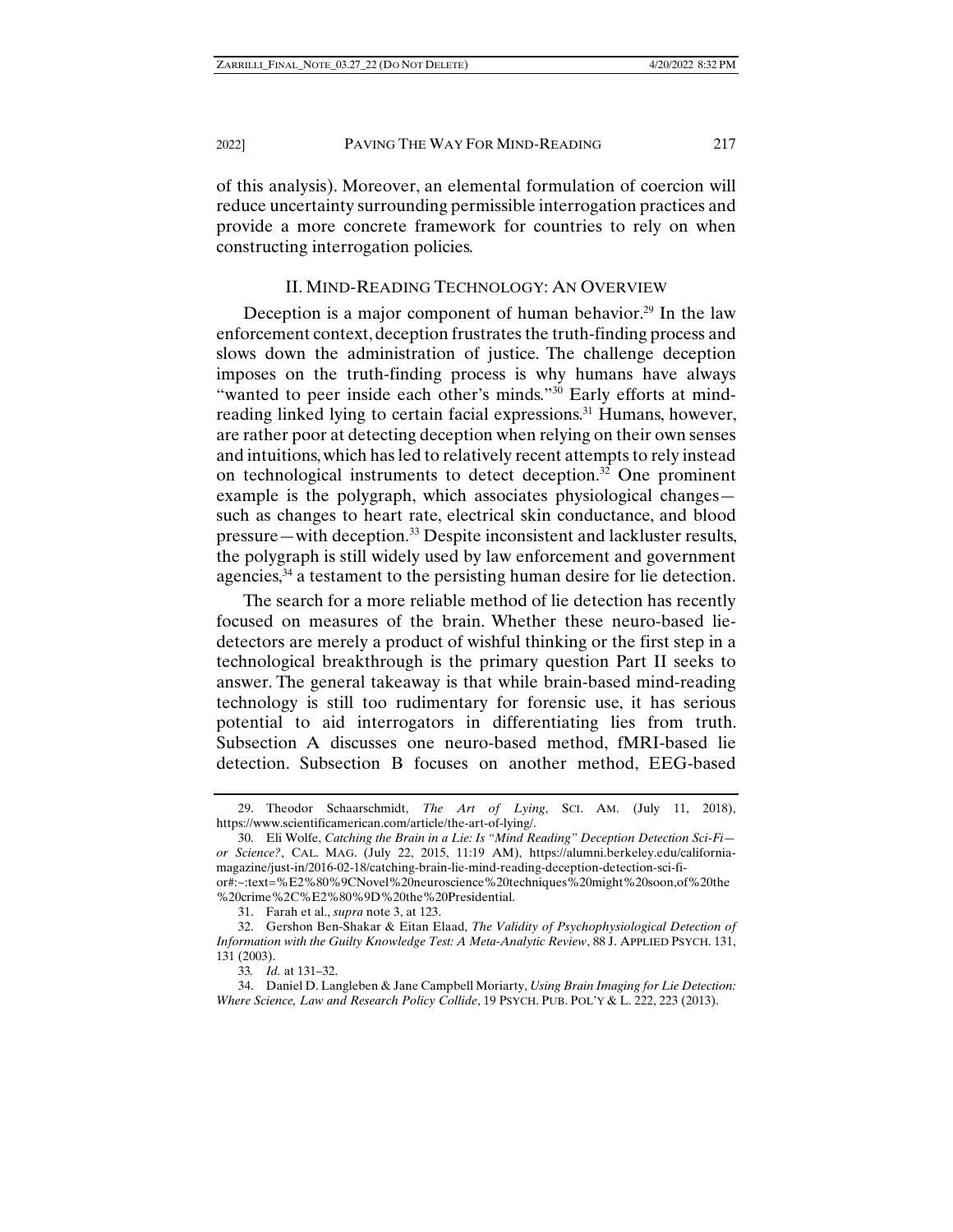memory detection. Subsection C discusses a new neuro-based method quite unlike the other two: real time extraction of current thoughts.

## *A. fMRI-based Lie Detection*

The fMRI-based lie detection method allows for analysis of blood oxygen-level dependent ("BOLD") activity, which would permit interrogators to differentiate lying from truth-telling.<sup>35</sup> An fMRI is a medical imaging technology that makes use of strong magnetic fields to produce high-resolution, three-dimensional images of the body.<sup>36</sup> Every few seconds, the fMRI takes a snapshot of the current blood oxygenation levels in the brain.<sup>37</sup> The use of fMRI as an interrogation device to detect deception is premised on two assumptions: 1) brain activity requires blood flow;<sup>38</sup> and 2) several distinct areas of the brain are associated with lying.<sup>39</sup> Brain activity requires oxygen, which is supplied by oxygenated hemoglobin in the blood.<sup>40</sup> When a region of the brain increases its activity, blood flows to the region to satisfy the oxygen needs associated with the activity.<sup>41</sup> Thus, oxygenated blood flows to certain parts of the brain when a subject is lying, which can be contrasted against the scan of a subject's brain when said subject is at rest or telling the truth.<sup>42</sup>

Two features of fMRI neuroimaging are relevant to Article 17 analysis. First, the imaging is neither physically invasive nor painful. The subject of the scan simply lays down flat on a table that slides into a donut-shaped circular casing.43 Second, the device requires cooperation, as even a small "head movement could compromise the quality of the scan."44 For this reason, restraints, such as foam pillows, are typically used to immobilize the subject.<sup>45</sup>

 <sup>35.</sup> *Id.*

<sup>36</sup>*. Id.*

 <sup>37.</sup> *Id.*

 <sup>38.</sup> Farhan Hyder Sahito, *Interrogational Neuroimaging: The Missing Element in Counter-Terrorism*, 3 INT'L J. INNOVATION & APPLIED STUD. 592, 595 (2013).

 <sup>39.</sup> Langleben & Moriarty, *supra* note 34, at 223. A meta-analysis of the existing fMRIbased lie detection literature found that the regions that consistently showed deception-related activity were the "bilateral dorsolateral and ventrolateral prefrontal cortex, inferior parietal lobule, anterior insula and medial superior frontal cortex." Farah et al., *supra* note 3, at 124.

 <sup>40.</sup> Wagner et al., *fMRI and Lie Detection*, MACARTHUR FOUND. RSCH. NETWORK ON L. & NEUROSCI. at 1 (Feb. 2016).

<sup>41</sup>*. See id.* (explaining how neural activity is associated with oxygenated blood in the brain).

 <sup>42.</sup> *Id.*

 <sup>43.</sup> Thompson, *supra* note 9, at 1607.

<sup>44</sup>*. Id.* at 1625.

 <sup>45.</sup> *Id.*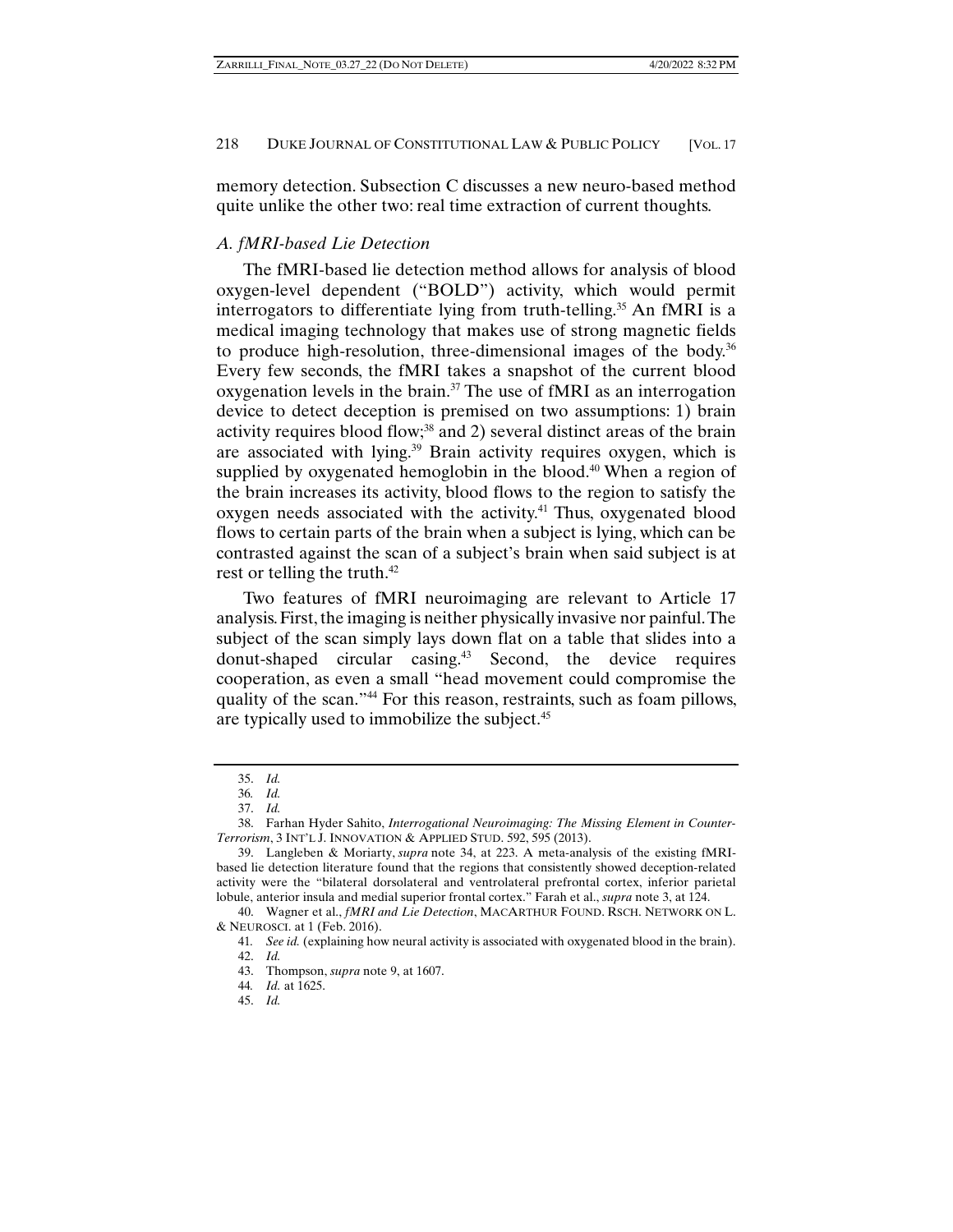While fMRI-based lie detection was one of the first "mind-reading" technologies in the 21st century to gain significant attention from the scientific community, the technology has not developed into a viable lie detecting device. Studies have shown that fMRI-based lie detection is certainly better than chance at detecting deception, but not sufficiently accurate for admittance into a court setting.<sup>46</sup> Beyond accuracy concerns, other scholars have shown that previous fMRI-based lie detection studies cannot be certain that the neural activity measured was associated with lying or memory recall.<sup>47</sup> For example, subjects in three lab studies were tasked with "stealing" one of two potential objects and then asked to deny stealing both objects.48 The fMRI-based lie detection method accurately matched between 71 percent and 90 percent of the subjects with the item they stole. A follow-up study, however, persuasively pointed out that subjects had a richer memory for the object they stole than the object they did not steal, and therefore the fMRI scan did not detect deception, but rather detected the subject's familiarity with the stolen object. $49$ 

Two technological advancements, however, have increased the validity of fMRI-based lie detection and also of fMRI-based memory detection. First, scientists have developed a new approach made possible by machine learning to analyze fMRI results: multi-voxel pattern analysis ("MVPA").<sup>50</sup> Classic fMRI-based lie detection associates certain regions of the brain ("voxels") with lying.<sup>51</sup> This approach, nevertheless, ignores the fact that neural activity is typically distributed throughout the brain.<sup>52</sup> Rather than analyzing differences between brain regions, MVPA attempts to differentiate activities based on their unique distribution patterns throughout the brain.<sup>53</sup> This novel approach has already "enabled significant advances in memory detection research."54 Second, new neuroimaging technology, such as

54. *Id.*

 <sup>46.</sup> Andrew F. Kozel et al., *Functional MRI Detection of Deception After Committing a Mock Sabotage Crime*, 54 J. FORENSIC SCI. 220, 228 (2009).

 <sup>47.</sup> Wagner et al., *supra* note 40, at 2.

<sup>48</sup>*. Id.*

<sup>49</sup>*. Id.*

 <sup>50.</sup> Murphy & Rissman, *supra* note 4, at 21.

<sup>51</sup>*. Id.*

<sup>52</sup>*. Id.*

<sup>53</sup>*. See id.* ("For example, there is not any one location of the brain that shows significantly greater activity when a subject perceives the letter X versus the letter O, and yet distributed fMRI activity patterns within visual brain areas are capable of not only being used to decode which letter a participant is perceiving on a given trial, but also which of the two letters a participant is imagining.")*.*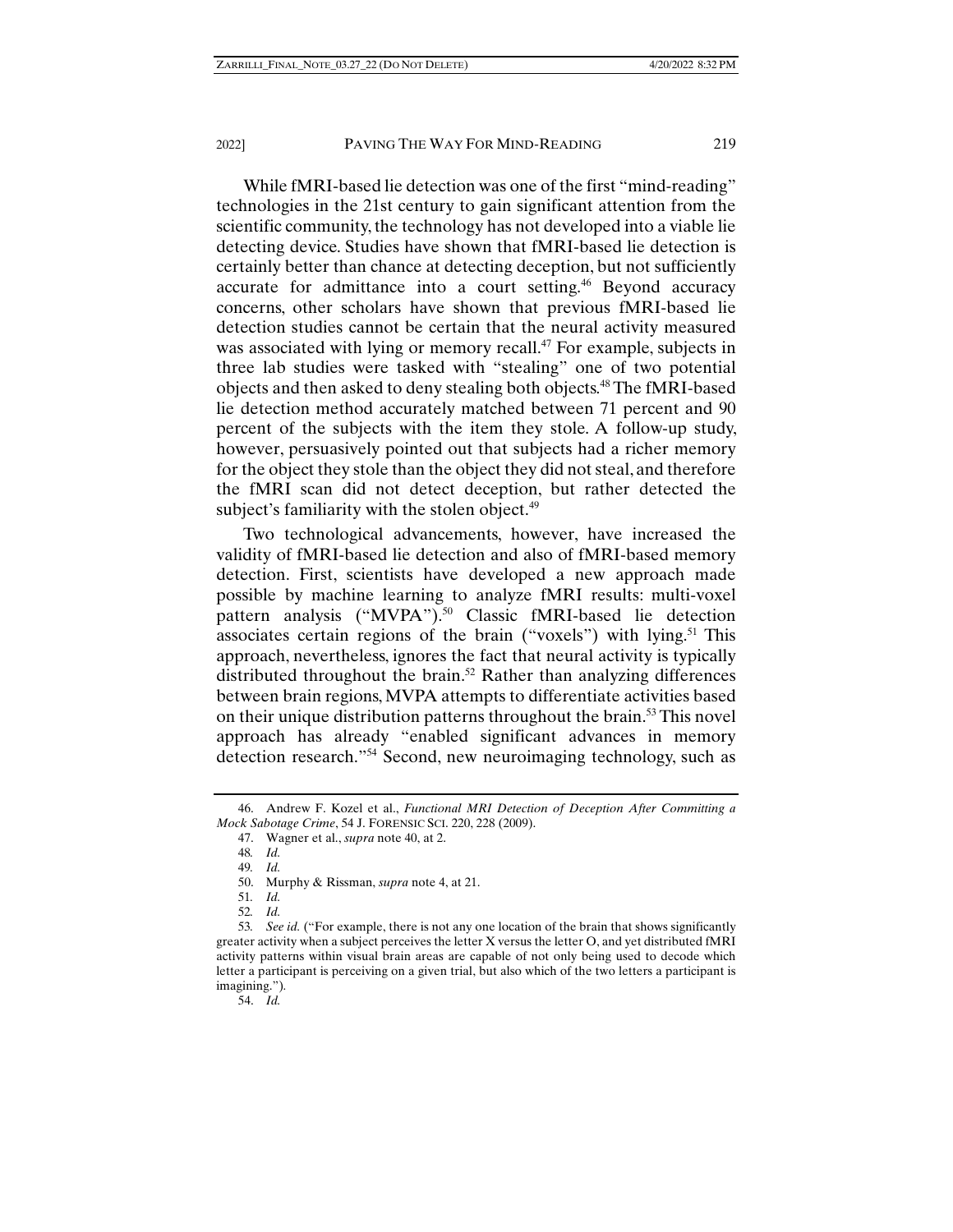Magnetic Particle Imaging ("MPI"), produces a brain scan that is one hundred times more sensitive than an fMRI and can capture very detailed information, whereas classic fMRI only offers a generalized snapshot.<sup>55</sup> Feeding more granular information obtained from an MPI into a machine learning algorithm will significantly increase the likelihood of discovering patterns associated with lying and memory detection.56

## *B. EEG Technology: Detecting Concealed Information*

Another brain-based approach that can be used to assess guilt or innocence is to determine familiarity with a distinct aspect of a crime. This determination can be made using an EEG to detect an electrical brainwave known as the  $P300$ .<sup>57</sup> The P300 response is a measurable spike in the brain's electrical activity that typically occurs milliseconds after exposure to a familiar stimulus.<sup>58</sup> In a usual study, a subject is presented with a meaningful stimulus—one with which the subject has prior knowledge and experience—and a series of unmeaningful stimuli.<sup>59</sup> For instance, if the murder weapon was a gun, the guilty suspect would be randomly shown a number of unmeaningful objects, such as a knife or a hammer, as well as the meaningful object, the gun.<sup>60</sup> The subject's brain, recognizing the gun, would then elicit a P300 response, but would fail to register a P300 response for the other objects, thus indicating guilty knowledge.<sup>61</sup>

Several features of EEG-based memory detection are relevant in determining whether this form of mind-reading constitutes coercion. First, like fMRI-based lie detection, the process is neither physically invasive nor painful. Indeed, the only contact with a subject is through the placement of small electrodes on the subject's scalp which register and measure brainwaves. $62$  Second, a subject does not have to verbally answer for the P300 response to register. Rather, the P300 response is subconscious and uncontrollable.<sup>63</sup> Third, unlike fMRI-based lie

 <sup>55.</sup> Wolfe, *supra* note 30.

 <sup>56.</sup> *See id.* (quoting neuroscientist Bobby Azarian, "[n]ot only is ultra-high resolution brain imaging technology coming soon, we can predict lie detection to be one of its earliest applications.").

 <sup>57.</sup> Murphy & Rissman, *supra* note 4, at 5.

<sup>58</sup>*. Id.* at 6.

<sup>59</sup>*. Id.* at 5.

<sup>60</sup>*. Id.*

<sup>61</sup>*. Id.* at 6.

<sup>62</sup>*. Id.* at 5.

 <sup>63.</sup> Paul McGorrey, *Mind-reading Technology Should not be Used to Solve Crime*, THE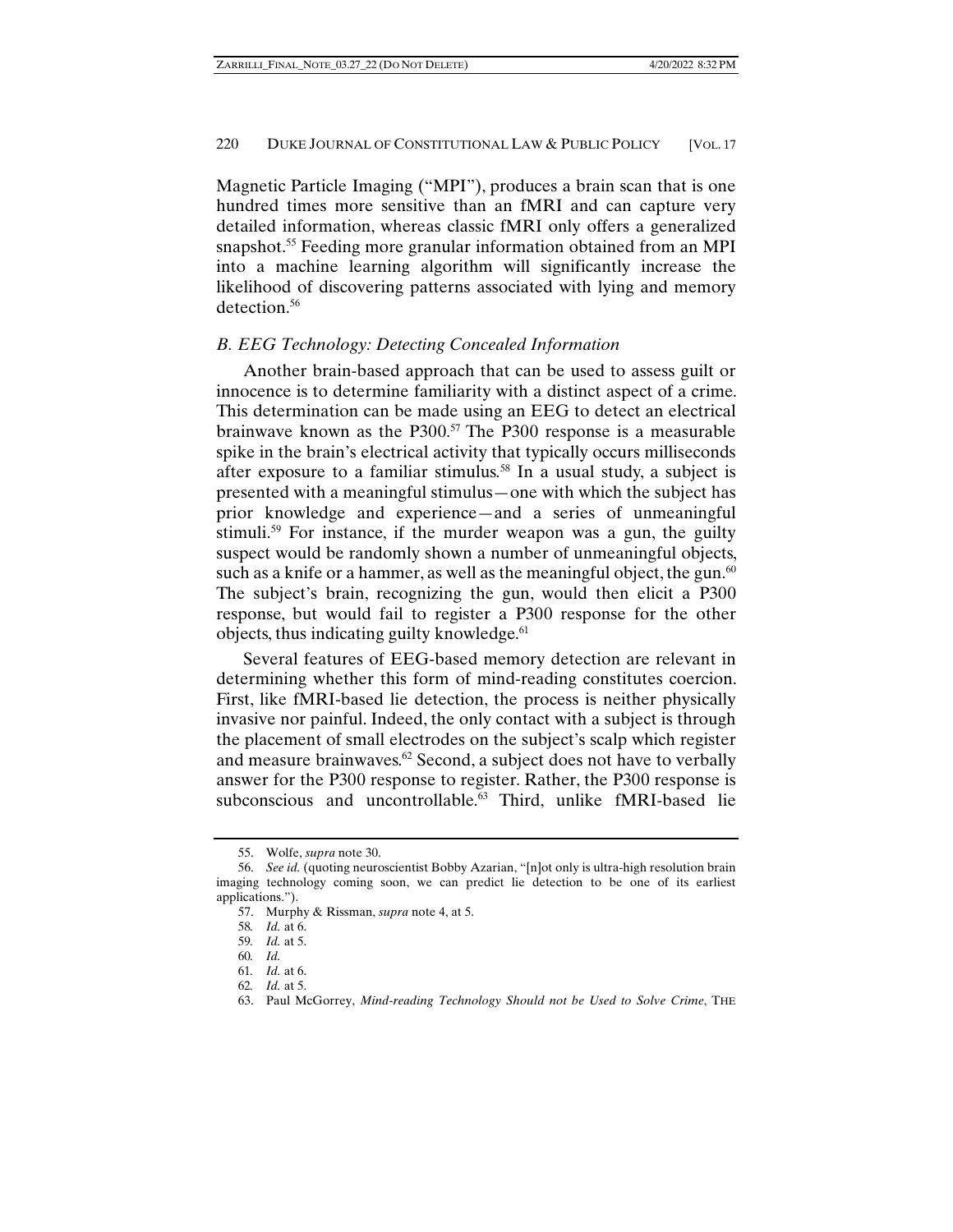detection, EEG techniques require far less cooperation, since head movements do not necessarily distort data quality.<sup>64</sup> Fourth, whereas an interrogator may need to physically subdue a subject to ensure accurate fMRI scans, brain waves can be measured by simply placing a cap on a subject's head. $65$  Finally, unlike an fMRI, an EEG can measure a subject's brainwaves while the subject is sitting comfortably in a chair.<sup>66</sup>

Numerous studies have proven that EEG-based memory detection is accurate and replicable in a lab environment.<sup>67</sup> Moreover, strategies have been developed to resist countermeasures, which are attempts by guilty subjects to distort EEG measurements.68 Lastly, new techniques leveraging machine learning algorithms are currently being explored in the hopes of improving the classification rate of guilty and innocent subjects.<sup>69</sup>

Despite the technique's developmental progress, most researchers believe EEG-based memory detection is not yet ready for forensic application. Regardless, some countries are now attempting to determine whether successful tests in controlled laboratory settings can be replicated in real-world interrogation scenarios.<sup>70</sup> Other countries, defying expert consensus, have already licensed the technology for use in forensic assessments and preliminary criminal investigations.<sup>71</sup>

 68. *See generally* Michel Funicelli et al., *An Independent Validation of the EEG Based Complex Trial Protocol with Autobiographical Data and Corroboration of its Resistance to a Cognitively Charged Countermeasure*, APPLIED PSYCHOPHYSIOLOGY & BIOFEEDBACK (2021); J. Peter Rosenfeld et al., *The Complex Trial Protocol (CTP): A New Countermeasure Resistant Accurate P300-Based Method for Detection of Concealed Information*, 45 SOC'Y FOR PSYCHOPHYSIOLOGICAL RES. 906 (2008).

69. Murphy & Rissman, *supra* note 4, at 15.

 70. Univ. of Canterbury, *Brainwave Activity That Reveals Knowledge of Crime* (January 16, 2020), https://medicalxpress.com/news/2020-01-brainwave-reveals-knowledge-crime.html.

CONVERSATION (September 25, 2017, 4:04 PM), https://theconversation.com/mind-readingtechnology-should-not-be-used-to-solve-crime-83874.

 <sup>64.</sup> Klaus Gramann & Max Plank, *The Use of Electroencephalography in Neuroergonomics*, *in* NEUROERGONOMICS: THE BRAIN AT WORK AND IN EVERYDAY LIFE 11, 11 (Hasan Ayaz & Frederic Dehais eds., 2018).

<sup>65</sup>*. Id.* at 12.

<sup>66</sup>*. Id.* at 11.

 <sup>67.</sup> *See, e.g.*, John Meixner & J. Peter Rosenfeld, *A Mock Terrorism Application of the P300 based Concealed Information Test*, 48 SOC'Y FOR PSYCHOPHYSIOLOGICAL RES. 149, 149 (2011). For example, in a mock-terrorism lab study, participants pretended that they were part of a deadly terrorist plot. *Id.* at 150. The participants in the terrorism category then wrote a letter to the "leader" of the plot revealing that there would be a bombing in Houston in July. *Id.* Later, when the participants were shown keywords (e.g., "bomb," "Houston," "July") the researchers were able to correlate P300 waves with guilty knowledge 100 percent of the time. *Id.* at 152. For unknown aspects of the crime, the researchers were able to identify ten of the twelve participants assigned to the terrorist group and did not misidentify any "innocent" participants. *Id.*

 <sup>71.</sup> Murphy & Rissman, *supra* note 4, at 18.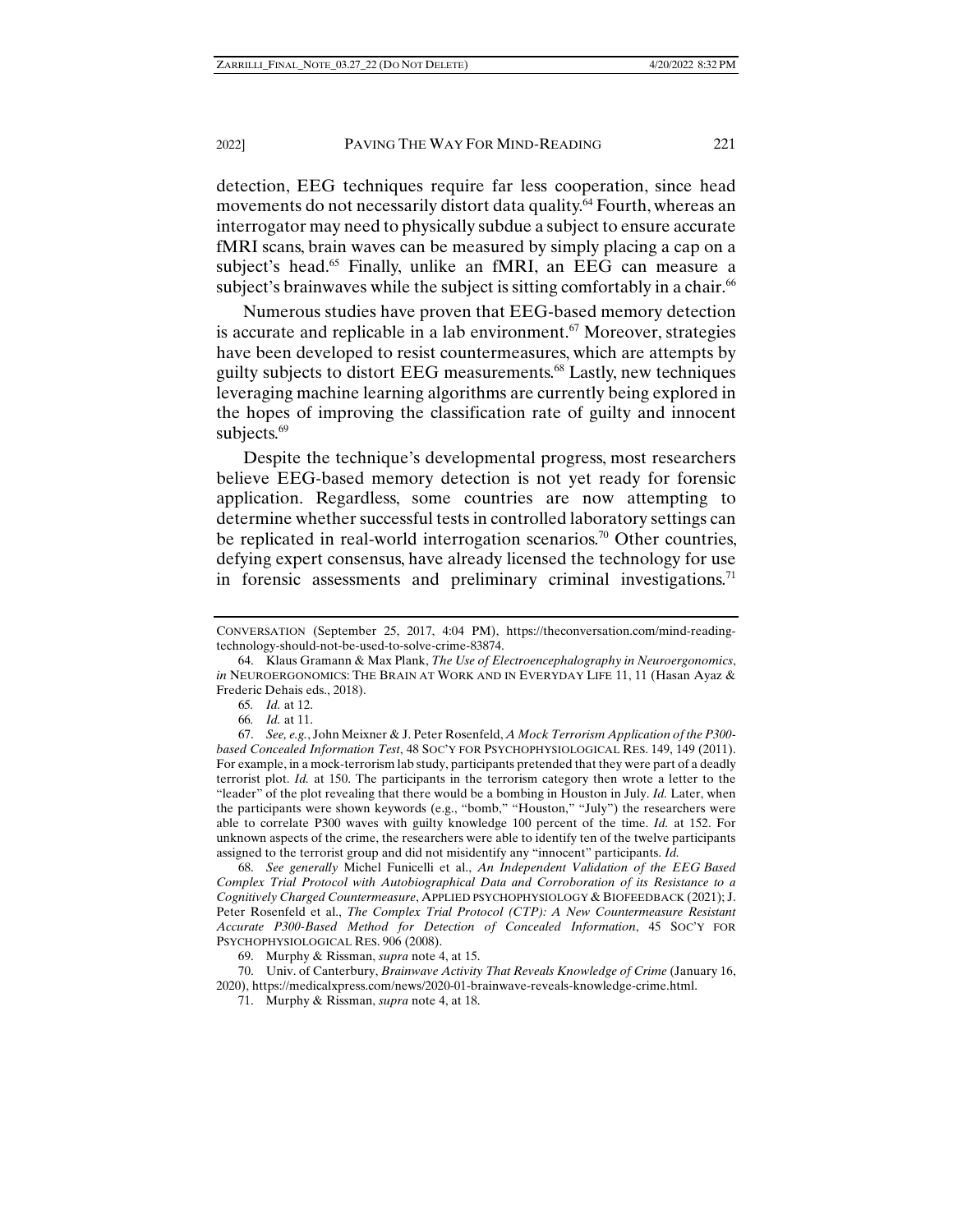Overall, EEG-based memory detection is a more promising technology than fMRI-based lie detection and requires minimal invasiveness and cooperation in an interrogation setting.

## *C. Future Technology: Real-Time Thought Extraction*

Advancements in artificial intelligence and machine learning have made real-time thought extraction possible. While fMRI-based lie detection detects a simple mental attitude (e.g., deception), and EEGbased memory detection focuses on recognition, real-time thought extraction has the potential to create "a live recording of what is going on in a person's mind."72 Thanks to both fMRI and EEG technology, scientists can already decode rudimentary information about what a "person is currently perceiving, feeling, thinking about, imagining, remembering, attending to, intending to do, or even dreaming about."73

Researchers believe it is only a matter of time before technologies can decode a subject's internal dialogue and visually reconstruct the subject's live thoughts.<sup>74</sup> In a recent study, for example, subjects watched a movie trailer while an fMRI scanned their brains.<sup>75</sup> The fMRI data was then translated by an artificial intelligence program, which recreated the trailer on a computer screen with a surprising level of accuracy and detail.76 While current technology only scratches the surface of human thought, technology capable of producing an accurate recreation of current human thought may only be ten to fifteen years away from application in the law enforcement realm.<sup>77</sup>

As the Presidential Commission for the Study of Bioethical Issues

 <sup>72.</sup> Gerben Meynen, *Brain-Based Mind Reading in Forensic Psychiatry: Exploring Possibilities and Perils*, 4 J.L. & BIOSCIENCES 311, 317–18 (2017).

 <sup>73.</sup> Murphy & Rissman, *supra* note 4, at 3.

 <sup>74.</sup> Jerry Kaplan, *The Machines That Will Read Your Mind*, THE WALL ST. J. (April 5, 2019, 10:55 AM), https://www.wsj.com/articles/the-machines-that-will-read-your-mind-11554476156.

 <sup>75.</sup> Yasmin Anwar, *Scientists Use Brain Imaging to Reveal the Movies in our Mind*, BERKELEY NEWS (September 22, 2011), https://news.berkeley.edu/2011/09/22/brain-movies/.

<sup>76</sup>*. Id.* Researchers have also used an EEG to reconstruct videos from subjects' neural activities. *See, e.g.*, Matthew North, *AI Recreates Videos People are Watching by Reading Their Minds*, NEW SCIENTIST (November 26, 2019), https://www.newscientist.com/article/2224866-airecreates-videos-people-are-watching-by-reading-their-minds/. In one study, brainwave activity was measured as the subjects watched video clips that included nature scenes, people on jet skis, and human expressions. *Id.* The artificial intelligence program then reconstructed 234 videos and also successfully categorized 210 videos, providing tags such as waterfalls, extreme sports, or human faces. *Id.*

 <sup>77.</sup> *See* Cherly Ann, *A Mind-Reading A.I*., DATA DRIVEN INV. (December 7, 2019), https://medium.datadriveninvestor.com/a-mind-reading-a-i-83e781ce927b ("Instead of a police officer asking questions, they'll stick a helmet on to decide what it is that's going through your mind.").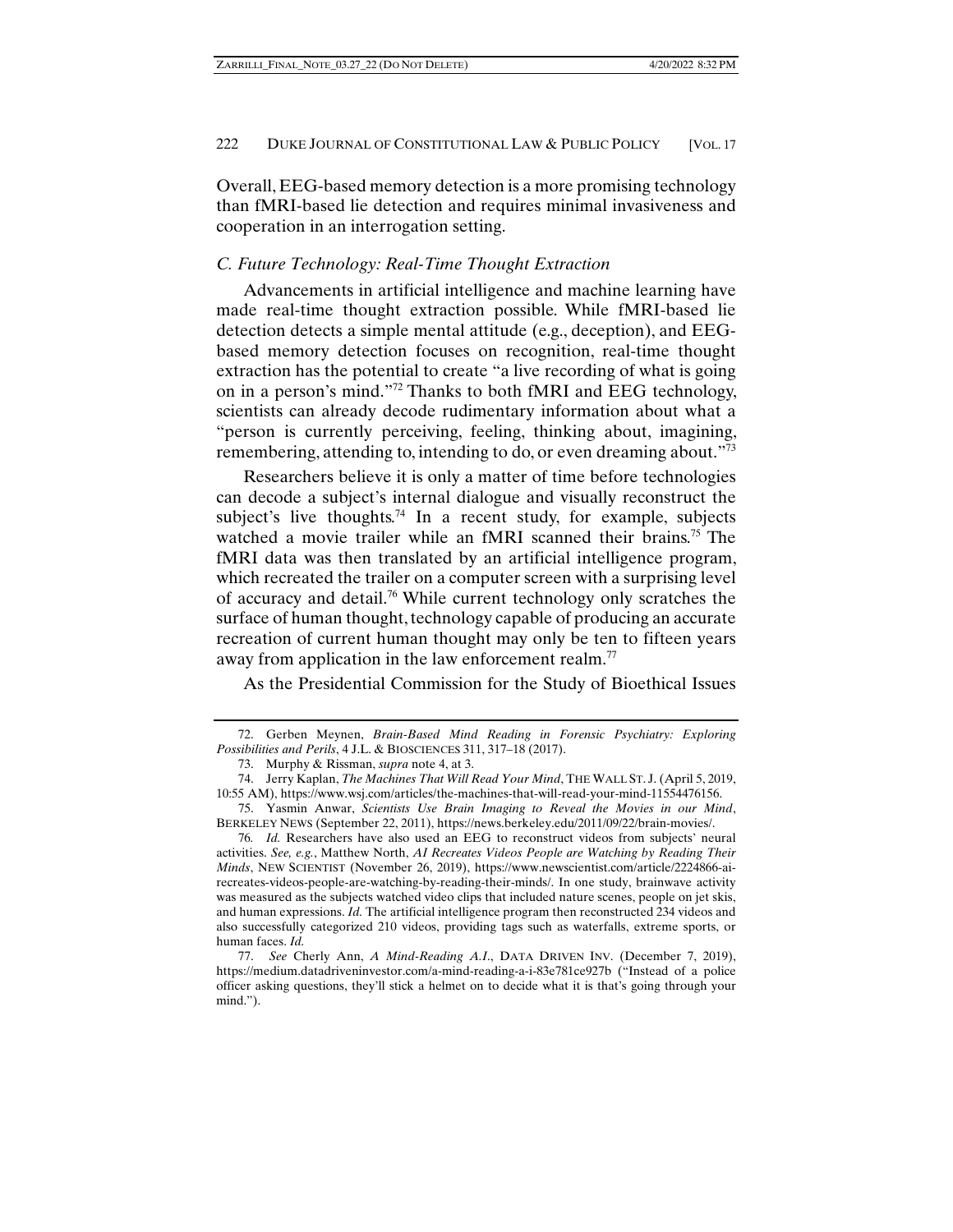noted, these various neuroscience techniques "might soon reveal … whether an individual recognizes a face or an object, possesses knowledge relevant to a legal proceeding, is lying or telling the truth, or even allow reconstruction of the visual imagery seen at the time of the crime."78 The legality of these promising interrogation techniques depends upon the interpretation of the term coercion in Article 17.

#### III. AN ELEMENTAL FORMULATION OF COERCION

This section argues that coercion, in the context of Article 17, requires the imposition of physical and/or mental discomfort (harm element) on the POW by way of force or threats (force element) for the purpose of compelling the POW to reveal information (compulsion requirement). This section further argues that torture is an aggravated form of coercion, as torture requires the infliction of more severe pain and suffering. Thus, coercion sets the minimum threshold level of severity necessary to violate Article 17.

This analysis will proceed in two parts. Subsection A summarizes two views on coercion: the Free Will Approach and the Duty Approach. Subsection B critiques these two approaches and argues for an alternative formulation.

#### *A. The Free Will Approach and the Duty Approach*

#### 1. The Free Will Approach

The Free Will Approach focuses on a POW's autonomy to choose whether to divulge information.<sup>79</sup> Any method which compromises a POW's ability to choose constitutes coercion.<sup>80</sup> Since mind-reading technology extracts valuable cognitive information against a subject's will, use of this interrogation method violates Article 17.81 This approach

 <sup>78.</sup> PRESIDENTIAL COMMISSION FOR THE STUDY OF BIOETHICAL ISSUES, GRAY MATTERS: TOPICS AT THE INTERSECTION OF NEUROSCIENCE, ETHICS, AND SOCIETY at 102 (2015).

 <sup>79.</sup> Thompson, *supra* note 9, at 1617. *See also* JENNIFER ELSEA, CONGRESSIONAL RESEARCH SERVICE, LAWFULNESS OF INTERROGATION TECHNIQUES UNDER THE GENEVA CONVENTIONS at 15 (2004) ("The pertinent question appears to be whether the person subject to treatment designed to influence his conduct is able to exercise a choice and complies willingly or has no choice other than to comply."). Notice, this definition is slightly different than the Free Will Approach's, as it seemingly requires "treatment designed to influence" the subject. *Id.* Thus, mind-reading technology which does not require the subject's cooperation might not be coercive under this definition, since the technology is not influencing the subject to do anything.

 <sup>80.</sup> Thompson, *supra* note 9, at 1617.

<sup>81</sup>*. Id.*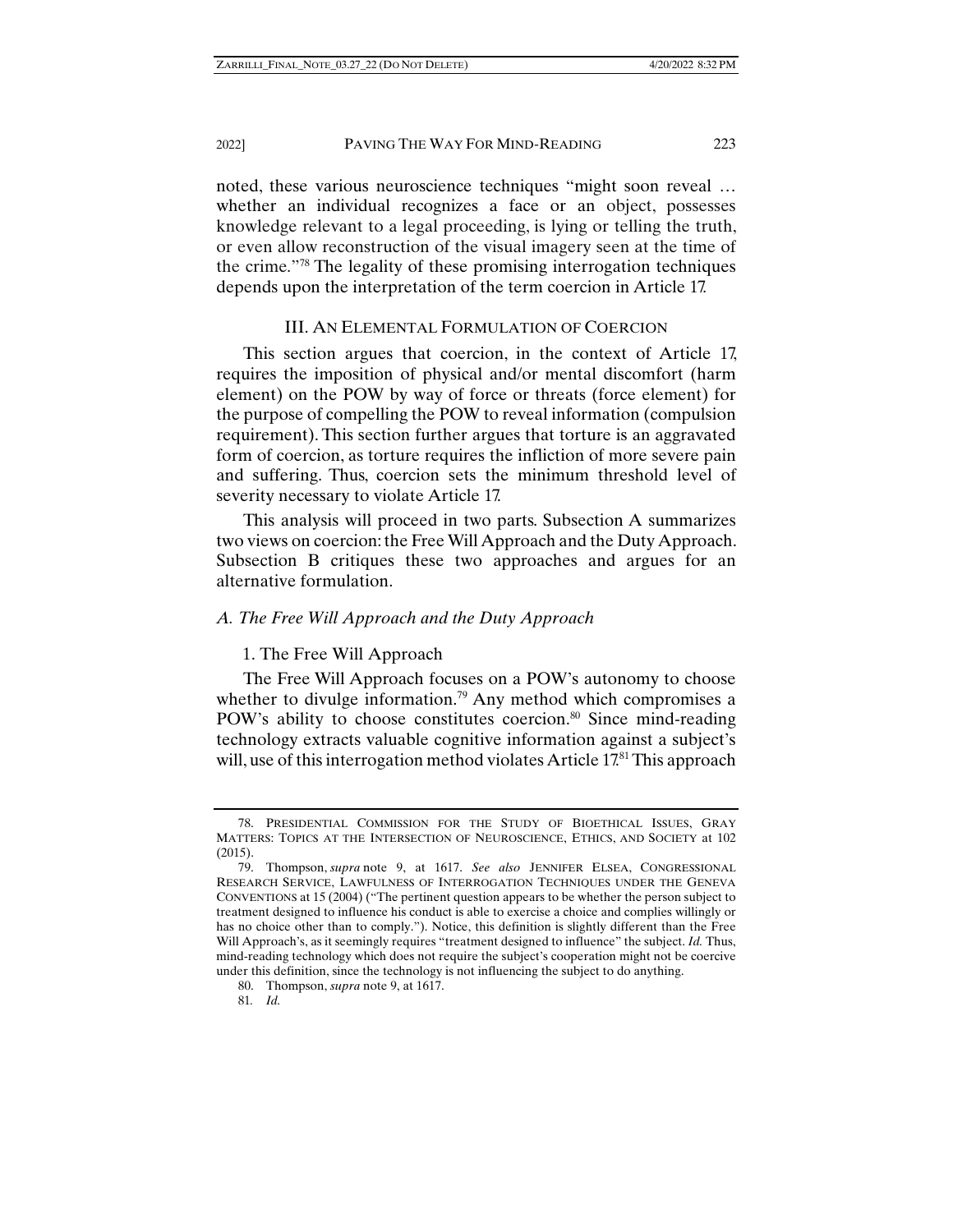does not require any application of harmful force on a subject; the only relevant factor is whether the method in question "has robbed the [subject] of his free will to choose."<sup>82</sup> A notable endorser of this approach is the International Committee of the Red Cross ("ICRC").<sup>83</sup>

Two sources of United States' law seem to have heavily influenced adoption of this broad interpretation:<sup>84</sup> Manuals regulating intelligence gathering and Supreme Court jurisprudence.<sup>85</sup> Under Supreme Court precedent, a confession is the product of coercion if the "defendant's will was overborne or if his confession was not the product of a rational intellect and a free will."86 In *Townsend v. Sain*, for example, the Supreme Court opined that a confession elicited while the defendant was under the influence of a "truth serum" would be inadmissible in court, because a truth serum would compromise a defendant's ability to freely and rationally choose what information to reveal.<sup>87</sup>

Despite this holding, a Congressional Research Service Report (the "Report") analyzing the lawfulness of interrogation techniques under the Geneva Conventions, found that "the standards that apply in criminal cases . . . probably do not apply to a determination of coercion under the Geneva Conventions."88 The Report offers no reason for this conclusion, but two compelling reasons exist which make it doubtful the Geneva drafters meant to incorporate this understanding of coercion. First, none of the drafting materials or official statements ever mention the Free Will Approach.<sup>89</sup> Second, the rights of a criminal defendant in the United States are protected by the United States Constitution, which has been interpreted to protect fundamental fair trial rights, such as the right against self-incrimination and the right to remain silent. POWs, however, derive their rights from international treaties, and under Geneva III, POWs do not benefit from the equivalent of domestic fair trial rights unless they are suspected

 <sup>82.</sup> *Id.*

 <sup>83. 2020</sup> ICRC Commentary, *supra* note 11, art. 17 ("The decisive factor in determining whether coercion has occurred or is occurring is whether the method used deprives or impairs the prisoner of the exercise of free will and autonomy.").

 <sup>84.</sup> *See, e.g.*, Dep't of the Army, FM 34-52, Intelligence Interrogation ¶ 1-8 (1992) [hereinafter FM 34-52] ("Physical or mental torture and coercion revolve around eliminating the source's free will.").

 <sup>85.</sup> Thompson, *supra* note 9, at 1615.

 <sup>86.</sup> Townsend v. Sain, 372 U.S. 293, 307 (1963) (internal quotation marks omitted).

<sup>87</sup>*. Id.* On the other hand, to assert coercion as a criminal defense, a defendant must show that he was under an objectively reasonable fear of imminent injury or death when he committed the alleged offense. D'Aquino v. United States, 192 F.2d 338, 359 (9th Cir. 1951).

 <sup>88.</sup> ELSEA, *supra* note 79, at 14.

 <sup>89.</sup> *See* discussion *infra* Part III. B.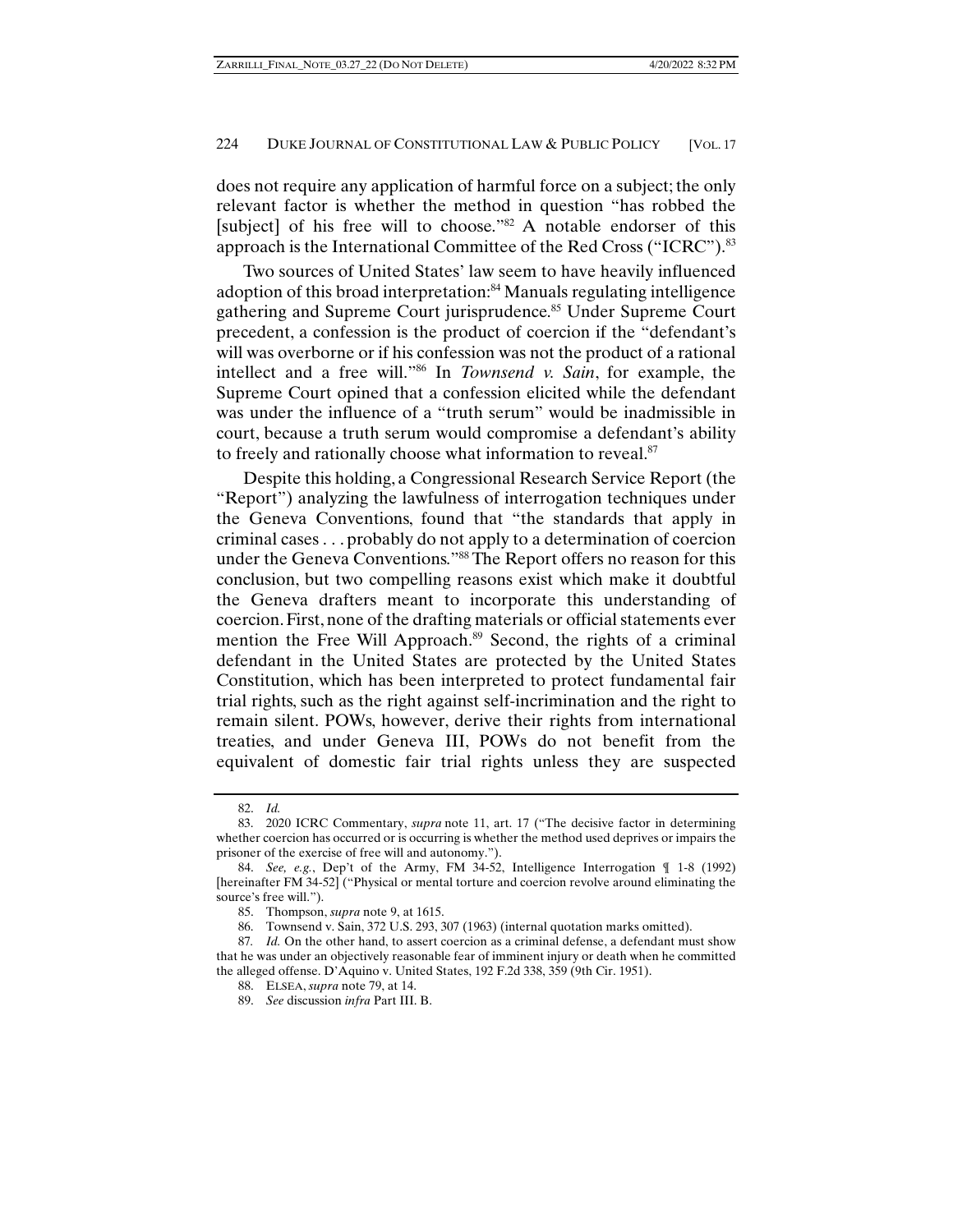criminals or are facing prosecution.<sup>90</sup> Moreover, the vast majority of POW interrogations are conducted to acquire strategic and tactical military information, not to obtain evidence of criminal guilt.<sup>91</sup>

The more influential source has been the United States Armed Forces' now-replaced Field Manual 34-52 Intelligence Interrogation (FM 34-52). Identical to its successor document FM 2-22.3, FM 34-52 states "[p]hysical or mental torture and coercion revolve around eliminating the source's free will" and are "expressly prohibited by ... Articles 13 and 17 [of Geneva III]"<sup>92</sup> The ICRC's Commentary of 2020 on Article 17 (the "2020 ICRC Commentary") cites FM 34-52 as proof that coercion includes any method that impairs POWs' exercise of free will or autonomy. $93$ 

FM 34-52, however, does not actually support the broad interpretation of coercion assigned by the ICRC. First, that both torture and coercion "revolve around eliminating the source's free will" does not reduce the cause of action for coercion and torture to simply one element (whether the information was received voluntarily). Rather, "revolves around" merely acknowledges the goal of tortious and coercive questioning: to acquire information against the detainee's wishes. Torture, for example, also requires the infliction of "severe pain or suffering."94 Similarly, though the goal of coercive interrogation techniques is to acquire information against a subject's wishes, this does not imply that the only element of coercion is loss of free will.

Second, the 2020 ICRC Commentary omits the important fact that FM 34-52 specifically defines coercion "as actions designed to unlawfully induce another to *compel an act* against one's will."95 The compulsion requirement is crucial to assessing the legality of mindreading because the techniques discussed in Part II do not require detainees to affirmatively act against their wills. Lastly, the 2020 ICRC Commentary seemingly relies on FM 34-52, even though it was replaced in 2009 by FM 2-22.3.96 While FM 2-22.3 similarly contains the

 <sup>90.</sup> *See* Robin Geiß, *Name, Rank, and Serial Number and the Right to Remain Silent*, 87 INT'L REV. RED CROSS 721, 731—32 (2005) (Arguing that POWs gain the protection of fair trial rights when "questioning as to their individual involvement in potentially criminal activities begins.") Note, while a country may accord all POWs fair trial rights starting at the beginning of capture, no country is bound to do so under Geneva III. *Id*. at 729.

<sup>91</sup>*. Id.*

 <sup>92.</sup> FM 34-52, *supra* note 84, at ¶ 1-8.

 <sup>93. 2020</sup> ICRC Commentary, *supra* note 11, art. 17 n. 39.

 <sup>94.</sup> ELSEA, *supra* note 79, at 9.

 <sup>95.</sup> FM 34-52 at ¶1-8 (emphasis added).

 <sup>96.</sup> *See* Exec. Order No. 13491, 74 C.F.R. 4893 (2009) (requiring CIA and other Executive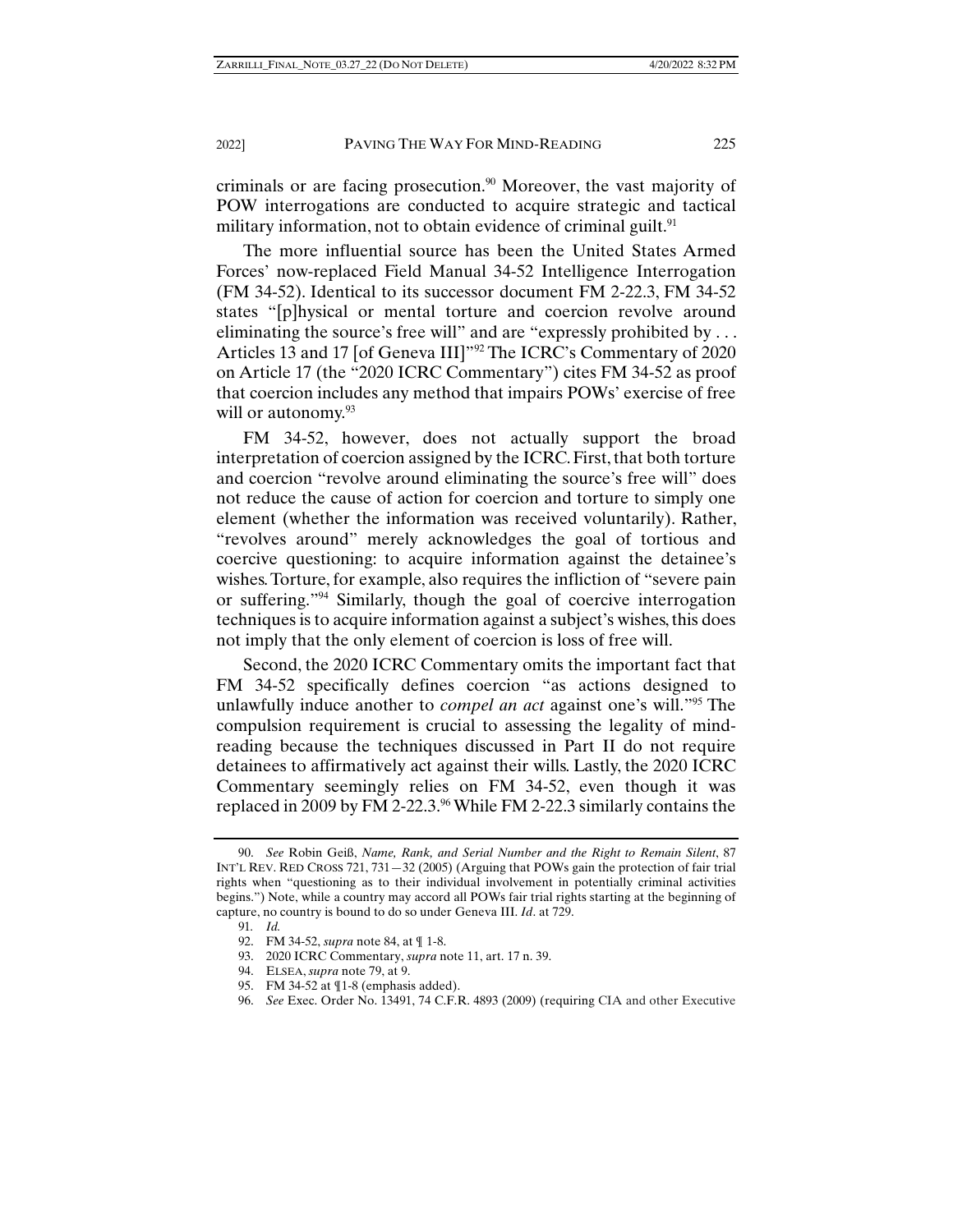## "revolves around" provision, $97$  it also contains a list of illustrative examples that constitute coercion:

Although no single comprehensive source defines impermissible coercion, certain acts are clearly prohibited. Certain prohibited physical coercion may be obvious, such as physically abusing the subject of the screening or interrogation. Other forms of impermissible coercion may be more subtle, and may include threats to turn the individual over to others to be abused; subjecting the individual to impermissible humiliating or degrading treatment; implying harm to the individual or his property. Other prohibited actions include implying a deprivation of applicable protections guaranteed by law because of a failure to cooperate; threatening to separate parents from their children; or forcing a protected person to guide [American] forces in a dangerous area. $98$ 

These impermissible examples all share a common attribute: they cause unpleasant and painful physical or mental suffering. Moreover, the examples of mental suffering seem limited to threats of violence or substantial punishment, such as separating parents from their children.99 Inputting mind-reading technology into the list, as the Free Will Approach would mandate, would be a rather awkward addition. Overall, the ICRC's position rests on shaky ground, as support for the Free Will Approach is absent in the Article 17 text, $100$  the drafting materials, $^{101}$  and the ICRC's own cited materials. $^{102}$ 

Furthermore, application of the Free Will Approach poses a number of significant theoretical and practical problems. One such problem is that the Free Will Approach seemingly suggests that coercion is always successful. If a subject does not reveal the desired information, the subject's free will has not been eliminated and there was therefore no coercion. This inference leads to the rather bizarre conclusion that an interrogator can permissibly inflict the maximum allowable suffering short of torture, which requires "severe" pain,<sup>103</sup> as long as the POW does not reveal information, yet cannot painlessly read the POW's mind. Even more strange, this suggestion implies that the legality of a particular interrogation technique is totally dependent on the outcome. Take, for example, one situation in which a soldier is subject to significant abuse short of torture: Wall-standing, loud noise,

agencies to proceed with interrogations "strictly in accord with the principles, processes, conditions, and limitations" FM 2-22.3 prescribes).

 <sup>97.</sup> *See* FM 22-2.3, *supra* note 18, at 5-26 ("Physical or mental torture and coercion revolve around eliminating the source's free will, and are expressly prohibited . . . .").

<sup>98</sup>*. Id.* at 5-22.

 <sup>99.</sup> *Id*.

 <sup>100.</sup> *See* discussion *infra* Part III. B.

 <sup>101.</sup> *See* discussion *infra* Part III. B.

 <sup>102. 2020</sup> ICRC Commentary, *supra* note 11, art. 17 n. 39.

 <sup>103.</sup> *See infra* notes 144–55.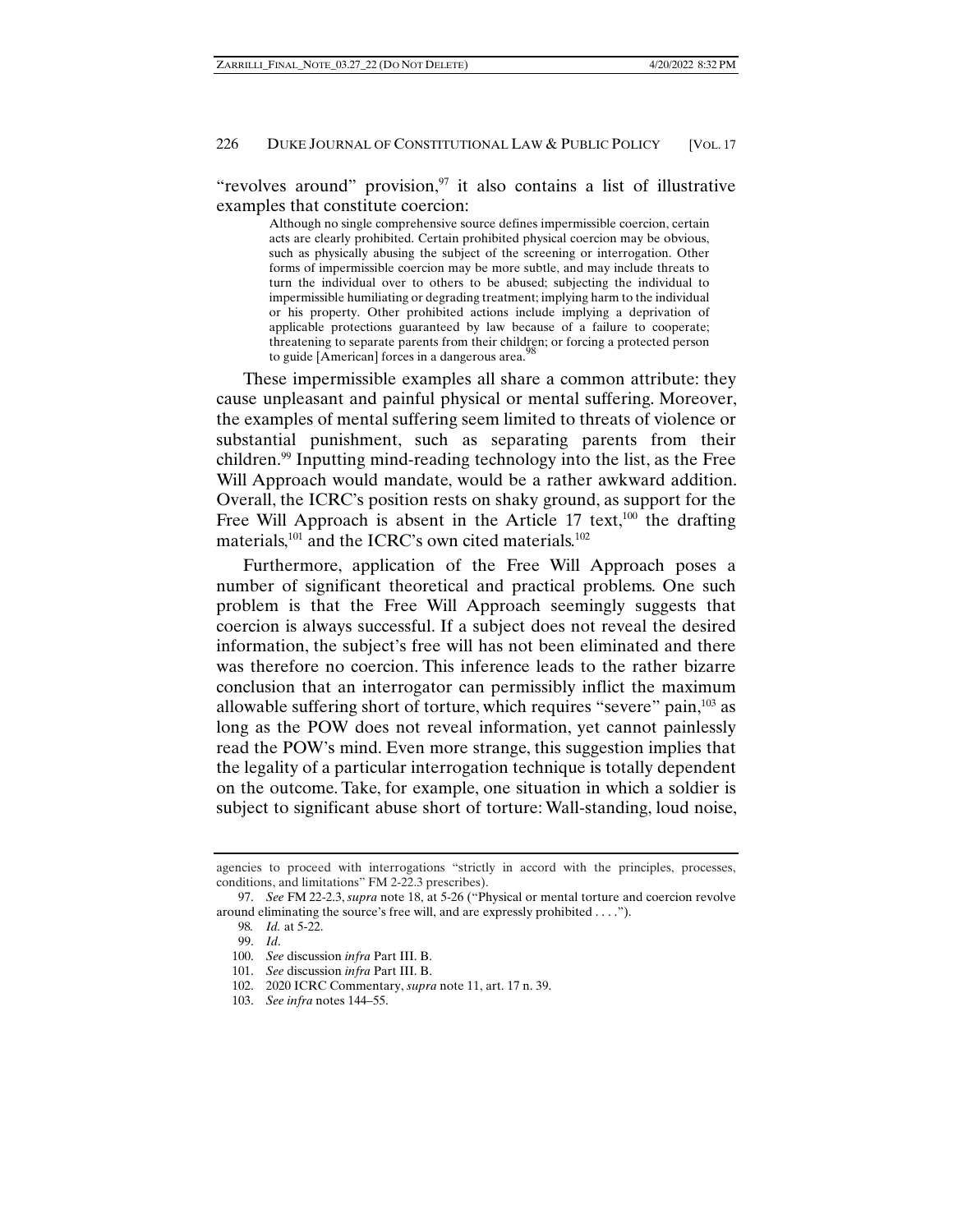sleep deprivation, hooding, and deprivation of food and water.<sup>104</sup> The soldier musters the will to resist relinquishing critical military intelligence. Under the Free Will Approach, the techniques used in this situation do not technically constitute 'coercion.' Imagine, however, the same soldier in an alternative scenario reveals valuable intelligence. Now, these same techniques would constitute 'coercion.'

A more generous interpretation is that the Free Will Approach considers coercive any interrogation method that may objectively collapse the POW's ability to rationally choose. Even with this interpretation, the previous problem persists: what acts may "objectively" destroy a POW's autonomy and free will to choose? Are a few slaps and shaking objectively linked to the destruction of a POW's free will? The dividing line between permissible interrogation methods and acts that "objectively" deprive a POW of his free will is not readily apparent.

#### 2. The Duty Approach

The Duty Approach is neither widespread nor pervasive in commentaries on Article 17. In fact, the only mention of the approach is in an old Judge Advocate General ("JAG") Opinion in response to an inquiry about the legality of truth serum.105 In response to the inquiry, the JAG concluded that the use of a truth serum during interrogations violates Article 17.106 The reason, according to the JAG, is that Article 17 was enacted to protect every POW's duty "to refrain from giving military information to his captors."<sup>107</sup> Thus, any "inquisitorial" interrogation method beyond standard questioning techniques must be banned to protect the POW's obligation to remain silent.<sup>108</sup> If, as the JAG contends, Article 17 was passed to protect the POW's duty to refrain from revealing damaging information to the

107. *Id.* at 708–09.

 <sup>104.</sup> Ireland v. United Kingdom, 2 Eur. Ct. H.R. (ser. A) ¶ 96 (1978), http://hudoc.echr.coe.int/eng?i=001-57506.

 <sup>105.</sup> *See* Use of "Truth Serum", *supra* note 22, at 708–09 (finding that the use of "truth serum" in questioning POWs would violate the Geneva Conventions). For information about the history and usage of truth serums in interrogations*,* see generally Brendan Borrell, *What is Truth Serum?*, SCI. AM. (December 4, 2008), https://www.scientificamerican.com/article/what-is-truthserum/ (recounting what truth serum is and its history vis-à-vis interrogation purposes). Truth serums are drugs, such as sodium amytal and sodium pentothal, that were administered under the belief that they "made people unable to censor themselves and they would just empty their memories into a narrative statement." *Id.*

<sup>106</sup>*.* Use of "Truth Serum," *supra* note 22, at 709.

 <sup>108.</sup> *See id.* (affirming the prohibition of "coercion and treatment" in part based on POW duty to refrain from divulging information).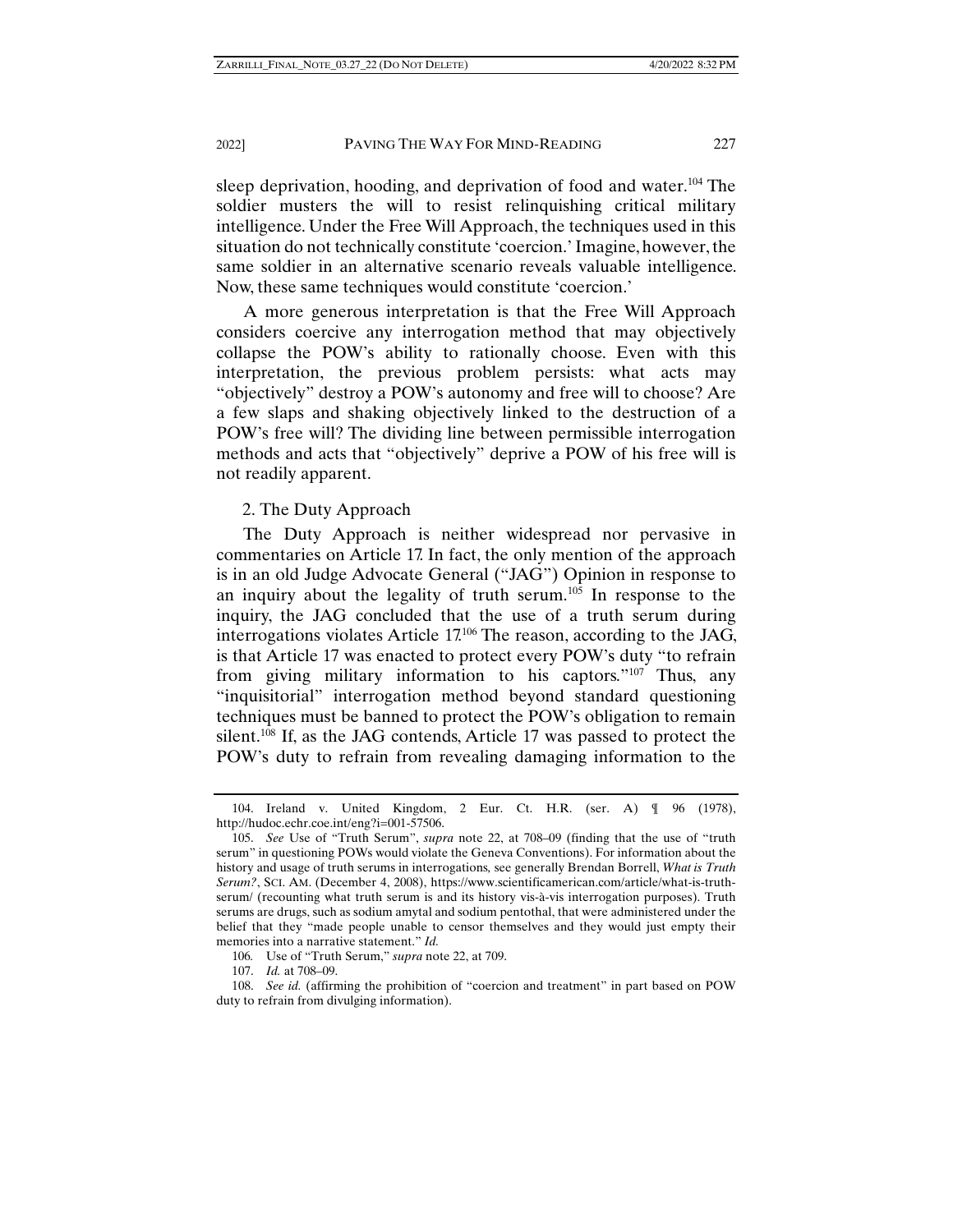enemy, then the use of a mind-reading device, like the use of a truth serum, is surely prohibited. Such a device would eviscerate the POW's obligation to conceal information and would thus defeat the purpose of Article 17.

The JAG's approach rests on a misinterpretation of the ICRC's 1960 Commentary on Article 17 (the "1960 Commentary").<sup>109</sup> This ICRC analysis, which the JAG relied on, states that beyond ascertaining the POW's identity:

> The Detaining power may very naturally be tempted to obtain additional information from the prisoner, both in regard to himself and concerning the circumstances which preceded his capture, for this is obviously of interest from the military point of view. The prisoner may, and indeed must, refrain from giving military information to the Detaining Power; he must therefore be protected against any inquisitorial practices on the part of that Power.<sup>110</sup>

The 1960 Commentary does not state that Article 17 was adopted to protect a POW's duty to refrain from revealing damaging information, as the JAG opinion claims. Rather, it simply recognizes the predicament of the POW: he is powerless in the hands of the detaining party whose interests directly conflict with his. The POW, under domestic law, must not reveal any damaging information or else he risks punishment. The detaining party wants to extract as much information as possible. Given that interrogation is inevitable, $111$ Article 17 was adopted to ensure that the detainer did not abuse its power in its quest to elicit information, and therefore provided the POW basic humanitarian protection.<sup>112</sup> The diplomatic discussions preceding the adoption of Article 17 say as much, noting that the purpose behind Article 17's ban on coercive interrogation was "to give fuller protection to [POWs] against pressure on the part of a capturing

 <sup>109.</sup> *See* 1960 Commentary, *supra* note 27, at 156 (acknowledging the difficult circumstances facing POWs, but stopping short of stating a duty to refrain from revealing damaging information).

<sup>110</sup>*. Id.*

 <sup>111.</sup> The notes of the Special Committee responsible for drafting Article 17 state "[i]t was idle to harbor illusions. A state which had captured prisoners of war would always try to obtain military information from them." *Preparatory Works of the Geneva Convention, 5th Meeting of Committee II, Friday 29 April 1949*.

 <sup>112.</sup> HOWARD LEVIE, PRISONERS OF WAR IN INTERNATIONAL ARMED CONFLICT 106 (vol. 59, 1979) ("From the moment of capture there also arises the problem of the extent to which the Detaining Power may seek or extract information from the new prisoner of war. In Article 17 the [Third Geneva] Convention has attempted . . . to remedy the deplorable situation in this regard which existed during World War II."). *See also* Delbert D. Smith, *The Geneva Prisoner of War Convention: An Appraisal*, 42 N.Y.U. L. REV. 880, 884 (1967) (noting that the rules coming out of the Third Geneva Convention attempted to "create a 'right' to decent and humane treatment for the prisoner  $\dots$ .").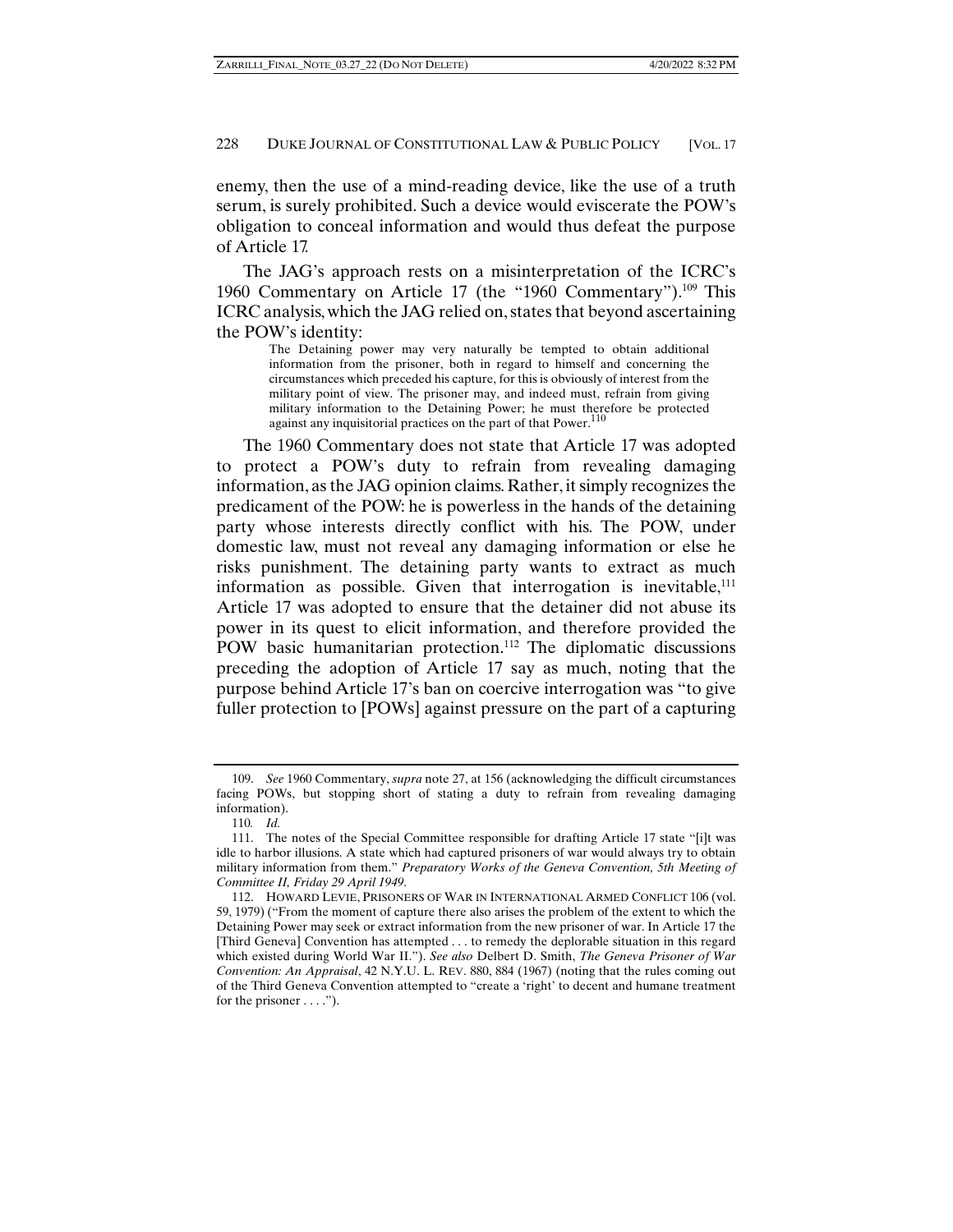state that wished to obtain information of a military character."113 Thus, Article 17 was not constructed to protect the POW's obligation to withhold information. Such an argument rests on the unfounded assumption that the framers of Geneva III favored concealing information over eliciting it, when in fact they simply sought protection for powerless POWs.

## *B. A More Faithful Interpretation of Coercion: Protecting POWs from Harmful Interrogation Techniques*

This section primarily argues that "coercion" as used in Article 17 contains a harm element. This definition derives from: 1) the plain meaning of the word "coercion" at the time Article 17 was drafted; 2) the term's neighboring statutory text; and 3) a comparison of Article 17 with its predecessor in the 1929 Geneva Convention.<sup>114</sup> Moreover, this definition squares with the purpose behind the prohibition of coercive interrogation: to protect POWs from harm and suffering that accompanies it. This purpose is evident from the historical context surrounding Article 17's inclusion in Geneva III: the brutal mistreatment of POWs during World War I and World War II.

1. Textual Analysis

Under the Vienna Convention on the Law of Treaties, statutory interpretation begins with the plain meaning of the text because the statute conveys the drafters' purpose.<sup>115</sup> Statutorily undefined words are given their ordinary meaning.116 In United States jurisprudence, ordinary meaning is typically derived from dictionaries that were published at the time the statute was enacted.117 When Geneva III was drafted and ratified, the unambiguous generalized definition of coercion contemplated three of the four elements specified above: (1) the use or threat of physical and/or mental force against (2) another (3) in order to compel a certain course of conduct against the subject's

 <sup>113.</sup> *Final Record of the Diplomatic Conference of Geneva of 1949*, at 250 (Berne 1949), https://www.loc.gov/rr/frd/Military\_Law/pdf/Dipl-Conf-1949-Final\_Vol-2-A.pdf.

 <sup>114.</sup> Convention Relative to the Treatment of Prisoners of War art. 17, Jul. 27, 1929, 47 Stat. 2021, 2 Bevans 932 [hereinafter 1929 Convention].

 <sup>115.</sup> *See* Vienna Convention on the Law of Treaties, art. 31(1), May 23, 1969, 1155 U.N.T.S. 331 ("A treaty shall be interpreted in good faith in accordance with the ordinary meaning to be given to the terms of the treaty in their context and in the light of its object and purpose."). 116. *Id.*

 <sup>117.</sup> *See* MCI Telecomm. Corp. v. AT&T, 512 U.S. 218, 227–28 (1994) (assessing the meaning of the word "modify" by looking at various dictionary definitions published around the time the statute was enacted).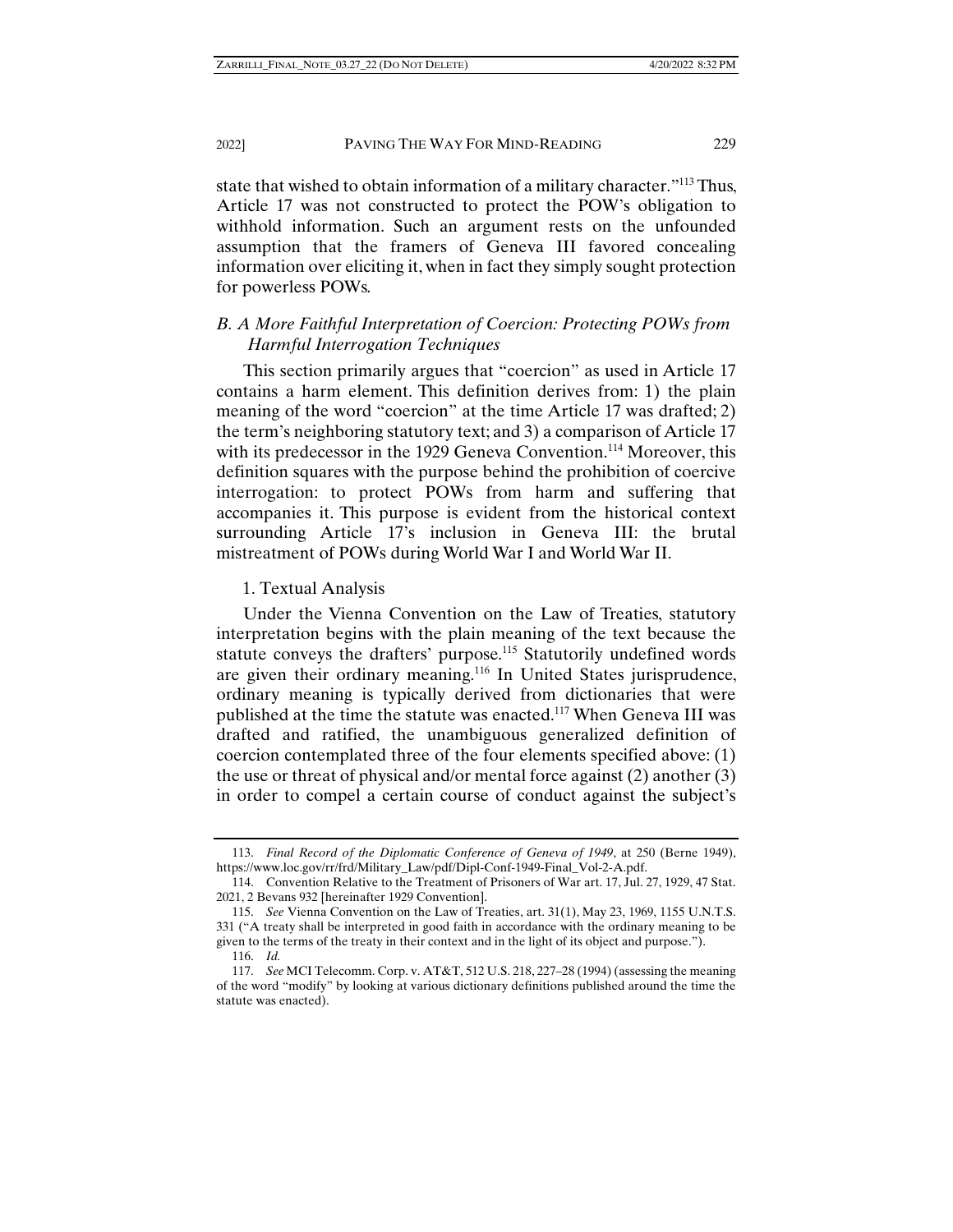will.<sup>118</sup> Even the 2020 ICRC Commentary recognizes this as the "ordinary" definition, but inexplicably adopts the Free Will Approach in the very next sentence.<sup>119</sup>

Absent from the plain meaning definition, however, is the harm element. Instead, the harm element is inferred from the verb "inflict" in the surrounding statutory text. Article 17 reads: "No physical or mental torture, nor any other form of coercion, *may be inflicted* on prisoners of war to secure from them information of any kind whatever."<sup>120</sup> Rewriting Article 17 in the active voice, the Article would state: 'The detaining power may not *inflict* any physical or mental torture, nor any other form of coercion, on prisoners of war to secure from them information of any kind whatever.' In common usage, what is "inflicted" is usually something that is very unpleasant or painful that results in discomfort or suffering to the recipient.121 In 1961, *Webster's Dictionary* defined "inflict" to mean "to lay (a blow) on, cause (something damaging or painful) to be endured."122 Similarly, the *Oxford Universal Dictionary* defined inflict to mean "to lay on as a stoke, blow, or wound."123 Thus, properly understood from the context, the prohibition on coercion is the prohibition against inflictions of *cruel* and *inhuman* suffering in order to secure information.<sup>124</sup>

 <sup>118.</sup> *See, e.g.*, *Coercion, supra* note 25. This definition was also used in other legal fields: For example, in the labor law field, coercion was defined as "pressure exerted on employees to deter them from participating, or to impel them to participate, in self-organization and collective bargaining or to influence their choice of a bargaining agent." DICTIONARY OF LABOR LAW TERMS (2d ed. 1953). Moreover, the modern definition is essentially the same: Oxford Dictionary defines coercion as "the practice of persuading someone to do something by using force or threats." OXFORD ENGLISH DICTIONARY (3d ed. 2000). Note that the ordinary dictionary definition requires two more elements than is required in the Free Will Approach.

 <sup>119.</sup> *See* 2020 ICRC Commentary, *supra* note 11, art. 17 ("The decisive factor in determining whether coercion . . . is occurring is whether the method used deprives or impairs the prisoner of the exercise of free will and autonomy.").

 <sup>120.</sup> Geneva III, *supra* note 11, art. 17 (emphasis added).

 <sup>121.</sup> For example, Cambridge Dictionary defines inflict as "to force someone to experience something very unpleasant" and provides this example: "The suffering inflicted on these children was unimaginable." *Inflict,* CAMBRIDGE DICTIONARY (2021) https://dictionary.cambridge.org/us/dictionary/english/inflict. According to Oxford Languages, to "inflict" means to "cause (something unpleasant or painful) to be suffered by someone or something" and provides this illustrative example: "[T]hey inflicted serious injuries on three other men." *Inflict*, OXFORD LANGUAGES https://www.google.com/search?q=inflict&oq=inflict&aqs=chrome.0.69i59j35i39j69i59l2j0i433j6 9i60l3.978j1j7&sourceid=chrome&ie=UTF-8.

 <sup>122.</sup> *Inflict*, WEBSTER'S THIRD NEW INTERNATIONAL DICTIONARY OF THE ENGLISH (1961).

 <sup>123.</sup> *Inflict*, THE OXFORD UNIVERSAL DICTIONARY ON HISTORICAL PRINCIPLES (1972).

 <sup>124.</sup> Other scholars also understand "coercive interrogation" to entail a harm element. *See*  Glod & Smith, *supra* note 16, at 148 ("Thus, Article 17 serves to protect the prisoner from yielding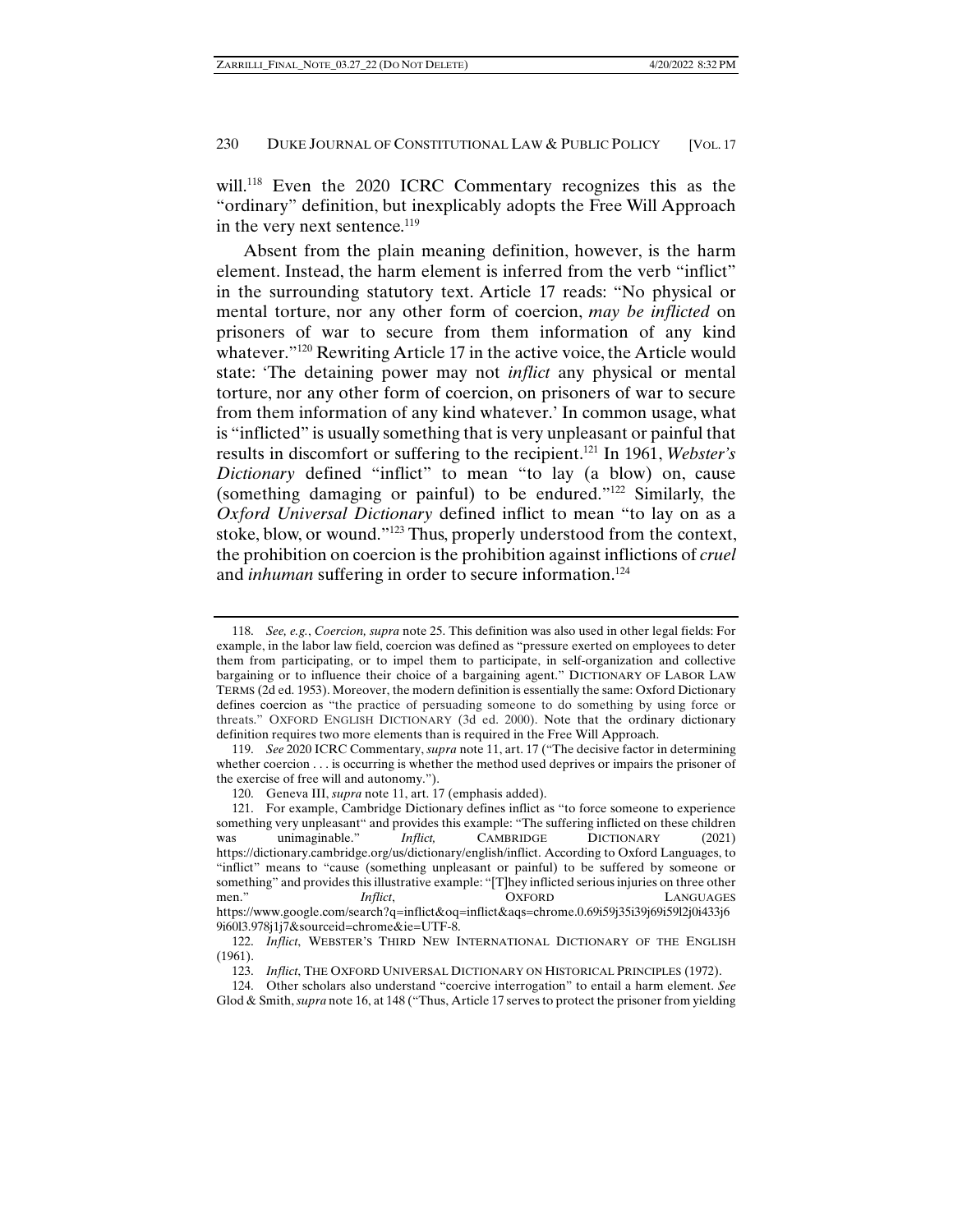The Free Will Approach cannot be squared with the inclusion of the verb "inflict." Inflicting "the loss of autonomy" or the "subversion of one's will" does not comport with the unpleasant and painful connotation that is usually associated with the term "inflict." Nor is Article 17's phraseology a common way of expressing the prohibition on subverting someone's will. It would be unnatural, for example, to describe an interrogator's conduct, which includes administering mild physical blows and aggressive shouting, as "inflicting a loss of autonomy" on the recipient. Ultimately, if the drafters truly intended to communicate the Free Will Approach, they would have constructed the coercion prohibition in an altogether different way.

The inclusion of the phrase "other form" in Article 17 provides further textual evidence that coercion requires an infliction of suffering and abuse. Article 17 bans physical torture, mental torture, and "any *other form* of coercion."125 The statute does not state 'no physical or mental torture, nor any *form* of coercion, may be inflicted on POWs.' If Article 17 was written that way, it would perhaps suggest that coercion and torture are distinct prohibitions. Rather, the inclusion of the term "other" makes it clear that physical and mental torture are examples, among "other[s]," of coercion. Members of a common category must have some shared characteristic that unites them. Since torture falls under the umbrella category of coercion in Article 17, the "other" prohibited "forms" of coercion must have at least one shared quality with torture.

The most prominent element of torture is the high degree of physical or mental pain.126 Given that physical and mental torture were the illustrative examples of coercion chosen by the drafters, it is likely that this prominent characteristic is the common element of torture and other forms of coercion. Put in more plain terms, it would be strange if a neighbor, when asked to identify an act constituting "mental torture," "physical torture," and "any other form of coercion," responded with

to a temptation to divulge information due to fear of pain and to guard the prisoner from other external pressures."); Maria F. Blanc, *Moral Permissibility and Legitimacy of the Use of Coercive Interrogations: Implications for the Intelligence Professional, Participating Health-Care Professionals, and Society*, 1 INT'L J. INTEL. ETHICS 122, 123 (2010) ("[T]he essence of coercive interrogation is the imposition of a time-limited physical and mental discomfort on the interrogatee so as to force information out of him.").

 <sup>125.</sup> Geneva III, *supra* note 11, art. 17 (emphasis added).

 <sup>126.</sup> Convention Against Torture and Other Cruel, Inhuman or Degrading Treatment or Punishment art. 1, Dec. 10, 1984, 1465 U.N.T.S. 85 (defining torture as "any act by which *severe* pain or suffering, whether physical or mental, is intentionally *inflicted* on a person.") (emphasis added).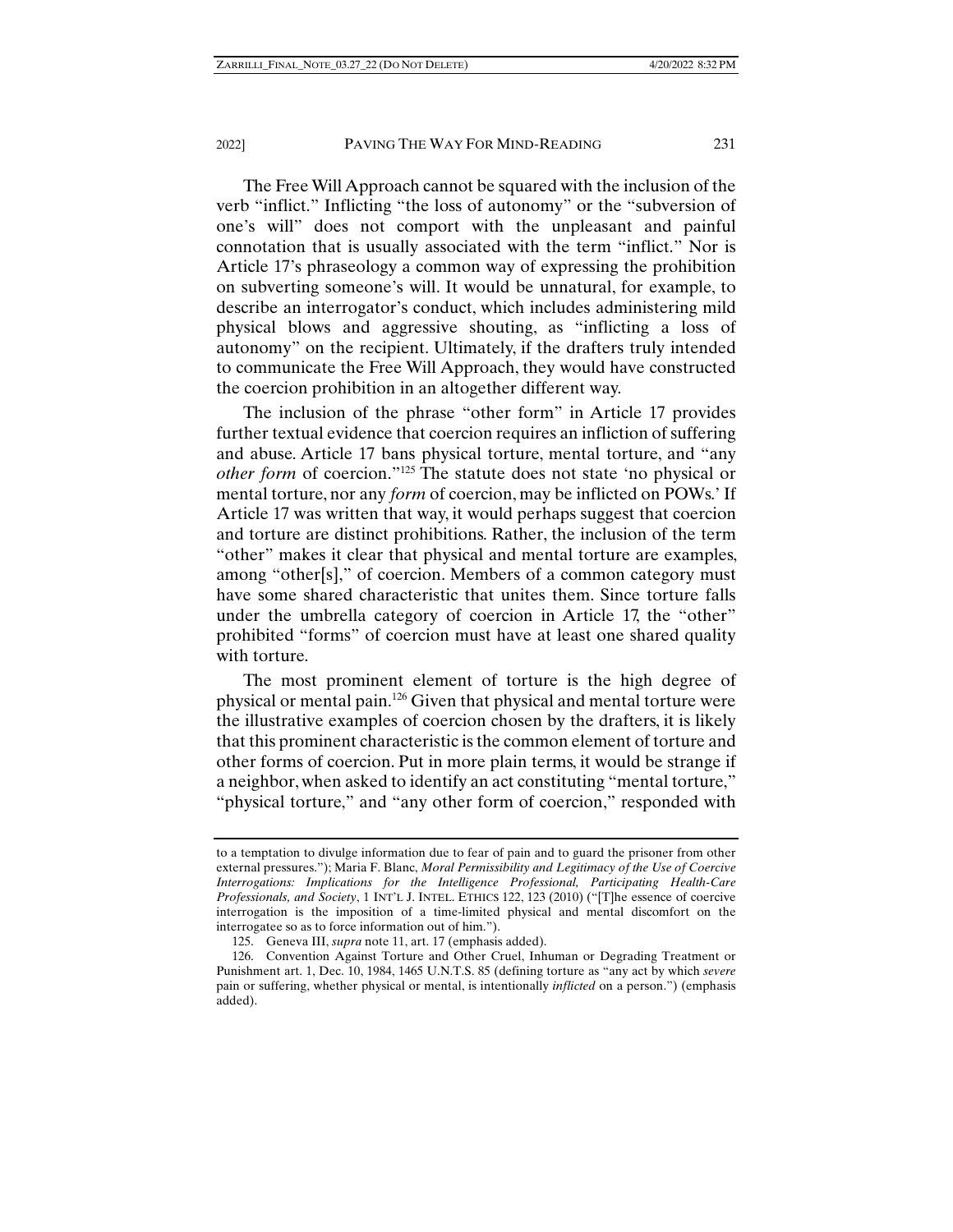'painlessly reading someone's mind.' The differing factor, of course, would be the degree of pain inflicted, as torture requires the infliction of "severe pain," whereas other forms of ill-treatment typically require milder inflictions.

Indeed, in other statutory contexts in which torture was deemed an aggravated form of a less severe treatment, courts have similarly found that the common element binding torture and the less severe treatment was the infliction of pain.<sup>127</sup> For example, Article 3 of the European Convention on Human Rights (the "European Convention") states: "[n]o one shall be subjected to *torture* or to *inhuman* or degrading treatment or punishment."128 The European Court on Human Rights (the "ECHR") has interpreted this provision to mean that torture is an aggravated form of inhuman treatment that requires the infliction of very severe and cruel suffering.129 In *Ireland v. United Kingdom*, the court addressed the use of certain British military interrogation techniques—wall-standing, loud noise, sleep deprivation, hooding, and deprivation of food and water—against suspected members of the Irish Republican Army.130 The ECHR held that these techniques did not rise to the level of torture.131 In its decision, the ECHR first noted that the principal difference between torture and other inhuman treatment is "the intensity of the suffering inflicted."132 Torture, the court concluded, carries a "special stigma" and should be limited only to those practices of a "particular intensity or cruelty."133 The court then held that the interrogation techniques did not possess the requisite severity level to

 <sup>127.</sup> *See* Prosecutor v. Br anin, Case No. IT-99-36-T, Judgment, 483 (Int'l Crim. Trib. for the Former Yugoslavia Sept. 1, 2004) (noting that "[t]he seriousness of the pain or suffering sets torture apart from other forms of mistreatment."). Moreover, Article 1(2) of the Declaration on the Protection of All Persons from Being Subjected to Torture and Other Cruel, Inhuman or Degrading Treatment or Punishment states: "Torture constitutes an aggravated and deliberate form of cruel, inhuman or degrading treatment or punishment." G.A. Res. 3452 art. 1(2) (Dec. 9, 1975).

 <sup>128.</sup> Convention for the Protection of Human Rights and Fundamental Freedoms, Nov. 4, 1950, 213 U.N.T.S. 222 (entered into force Sept. 3, 1953), amended by Protocols Nos. 3, 5, 8, & 11 (which entered into force Sept. 21, 1970, Dec. 20, 1971, Jan. 1, 1990, and Nov. 1, 1998, respectively) [hereinafter ECHR], available at https://www.echr.coe.int/documents/convention\_eng.pdf (emphasis added).

 <sup>129.</sup> Ireland v. United Kingdom, 2 Eur. Ct. H.R. (ser. A) ¶ 167 (1978), http://hudoc.echr.coe.int/eng?i=001-57506 (finding that since the techniques used caused "physical and mental suffering" and "led to acute psychiatric disturbances during interrogation" they fell under "inhuman treatment" as defined in the European Convention).

<sup>130</sup>*. Id.* at ¶ 96.

 <sup>131.</sup> *Id.* at ¶ 168.

<sup>132</sup>*. Id.* at ¶ 167.

<sup>133</sup>*. Id.*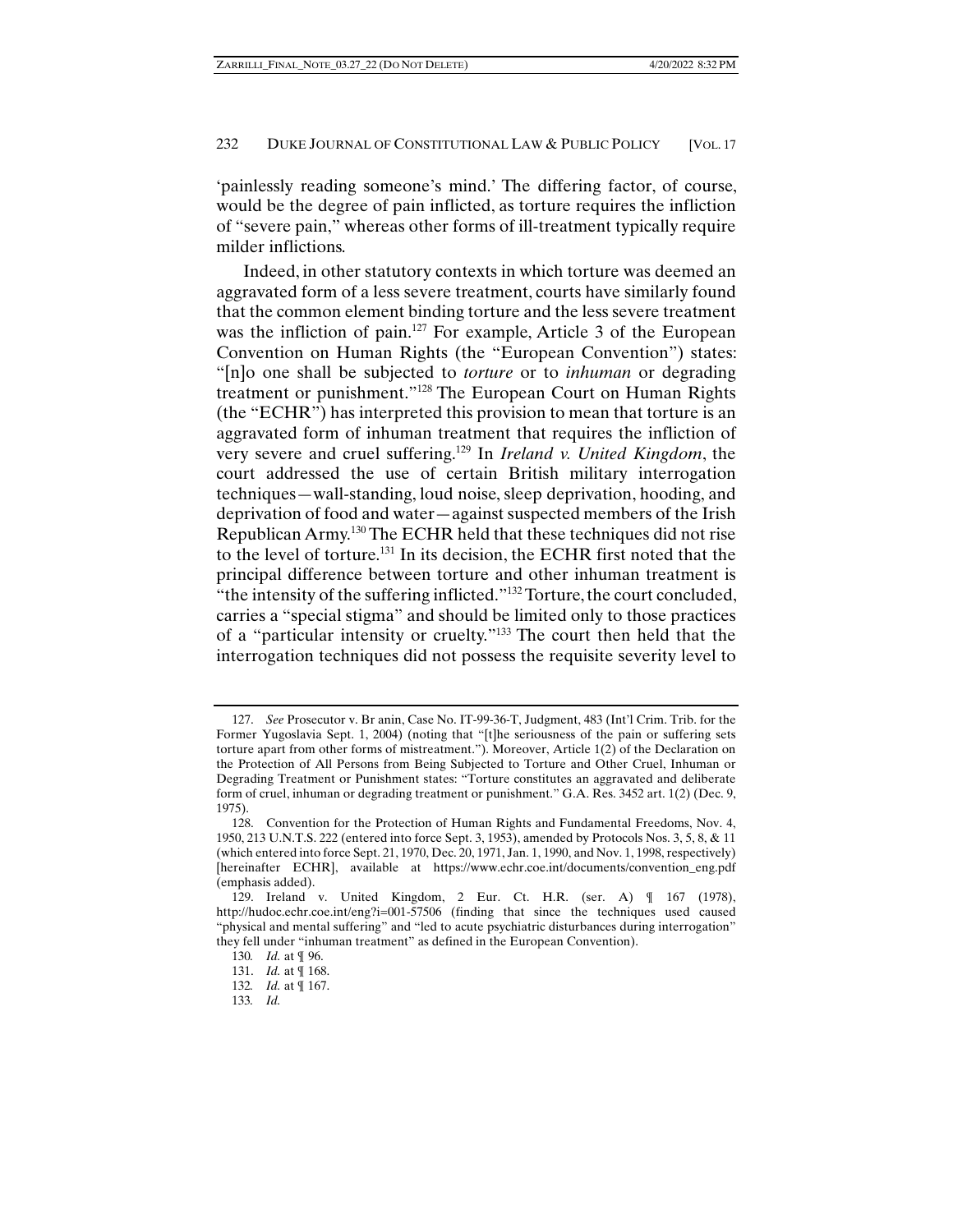constitute torture, but did find that the interrogation practices represented inhuman and cruel treatment.<sup>134</sup>

On the other hand, where acts cause little or no physical or mental suffering, the ECHR has declined to find any violation of the prohibition against inhuman treatment: In *Rainen v. Finland*, the court found that the act of physically restraining a person for two hours, even though completely unnecessary, did not attain "the minimum level of severity" necessary to find a violation of the European Convention.<sup>135</sup> Thus, in other statutes which, like Article 17, deem torture an extreme form of less severe treatment, tribunals have found a minimum level of suffering required to constitute a violation of the less severe treatment.

2. Purpose and Historical Context

The drafters' intent, as evidenced by historical context and their preparatory work, also confirms that coercion requires the infliction of harm.<sup>136</sup> Article 17 derives from an analogous provision in the 1929 Geneva Convention (the "1929 Convention").<sup>137</sup> The corresponding provision of the 1929 Convention, Article 5, provided that "[no] pressure shall be exercised on prisoners to obtain information regarding the situation in their armed forces or their country."138 Article 17 expanded the ban on "pressure" to prohibit "physical or mental torture, []or any other form of coercion." While "pressure" was changed to "coercion" in Geneva III, English translations of the 1929 Convention typically substitute "coercion" for "pressure" in Article  $5,139$  as do scholarly commentaries.<sup>140</sup> Thus, adding color to the word "pressure" would shed light on the precise meaning of the word "coercion" in Geneva III.

<sup>134</sup>*. Id.* at ¶ 168.

<sup>135</sup>*.* Raninen v. Finland, 2 Eur. Ct. H.R. ¶¶ 54, 59 (1997), http://hudoc.echr.coe.int/eng?i=001-58123.

 <sup>136.</sup> Under the Vienna Convention on the Law of Treaties, a treaty "shall be interpreted . . . in the light of its object and purpose." *See* Vienna Convention on the Law of Treaties, *supra* note 115. When discerning the treaty's purpose and intent, it is proper to consult the preparatory work of the treaty and the circumstances surrounding its adoption. *Id.*

 <sup>137. 1929</sup> Convention, *supra* note 114, art. 5.

<sup>138</sup>*. Id.*

 <sup>139.</sup> For example, the official interpretation of the 1929 Geneva Convention from French released by the Office of the Registrar in the United States contained the word "coercion" in place of "pressure" in Article 5. Herbert Hoover, *A Proclamation by the President of the United States* (August 1932), https://avalon.law.yale.edu/20th\_century/geneva02.asp#art5.

 <sup>140.</sup> *See, e.g.*, John E. Wehrum Jr., *The Status of United States Prisoners of War Under the Code of Conduct for the Armed Forces*, 21 CATH. U. L. REV. 133, 141 (1971) (quoting Article 5 of the 1929 Convention and substituting "coercion" for "pressure.").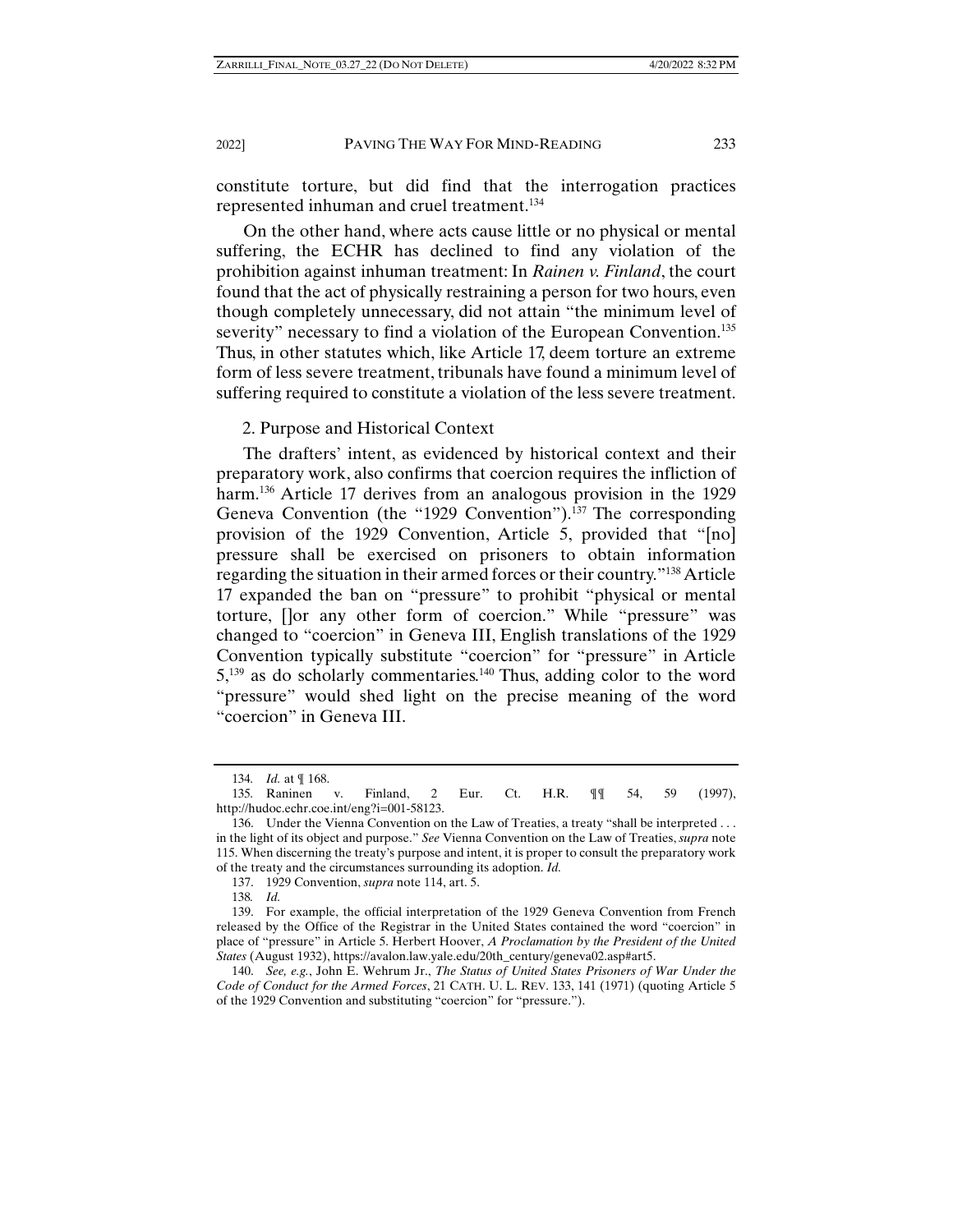## a. The 1929 Convention

Article 5 in the 1929 Convention codified the growing international sentiment that a detaining power should not use violent interrogation tactics against detainees to obtain military information.141 For example, the 1863 Lieber Code, one of the first modern attempts to codify the law of war, states that the "the modern law of war permits no longer the use of any *violence* against prisoners in order to extort the desired information or to punish them for having given false information."142 International law, however, lagged behind state action on this matter such that by the start of World War I in 1914, no international treaty formally outlawed harmful interrogations practices.<sup>143</sup>

To fill this void in international law, countries signed special bilateral POW agreements with rival belligerents to ensure humane treatment of their captured soldiers.<sup>144</sup> For example, a 1918 Agreement between the British and German governments (the "1918 Agreement") strictly forbade "forcible means of any kind to compel prisoners of war to give information about their army or their country"145 Moreover, the 1918 Agreement provided that "[p]risoners of war, who refuse to give information may neither be threatened nor insulted nor subjected to any other treatment that puts them in a less favourable position than other prisoners."146 The language used here is similar to the language used in Article 5 of the 1929 Convention and nearly identical to the language used in Article 17.147 These similarities strongly suggest that Article 17 sought to proscribe harmful applications of force.

 <sup>141.</sup> *See* LEVIE,*supra* note 112, at 107 ("Prohibitions on the use of force to compel prisoners of war to divulge information to the enemy are not a recent development.").

 <sup>142.</sup> U.S. Department of War, Instructions for the Government of Armies of the United States in the Field, General Orders No. 100, Apr. 24, 1863 (emphasis added).

 <sup>143.</sup> The Hague Conventions of 1899 and 1907, for example, imposed upon POWs the obligation to reveal their identity to the enemy, but did not impose any specific obligation on detaining parties to refrain from employing harmful interrogation practices beyond a general requirement of humane treatment. *See* LEVIE, *supra* note 112, at 107.

 <sup>144.</sup> *Id.*

 <sup>145.</sup> Agreement Between the British and German Governments Concerning Combatant Prisoners of War and Civilians, Gr. Brit-Ger., July 14, 1918, 111 BFSP 279 (emphasis added).

 <sup>146.</sup> *Id.* art. XXIX.

 <sup>147.</sup> *Compare id*., *with* 1929 Convention, *supra* note 114, art. 5 ("No pressure shall be exercised on prisoners to obtain information regarding the situation in their armed forces or their country. Prisoners who refuse to reply may not be threatened, insulted, or exposed to unpleasantness or disadvantages of any kind whatsoever.") and Geneva III, *supra* note 11, art. 17 ("No physical or mental torture, nor any other form of coercion, may be inflicted on prisoners of war to secure from them information of any kind whatever. Prisoners of war who refuse to answer may not be threatened, insulted, or exposed to any unpleasant or disadvantageous treatment of any kind.").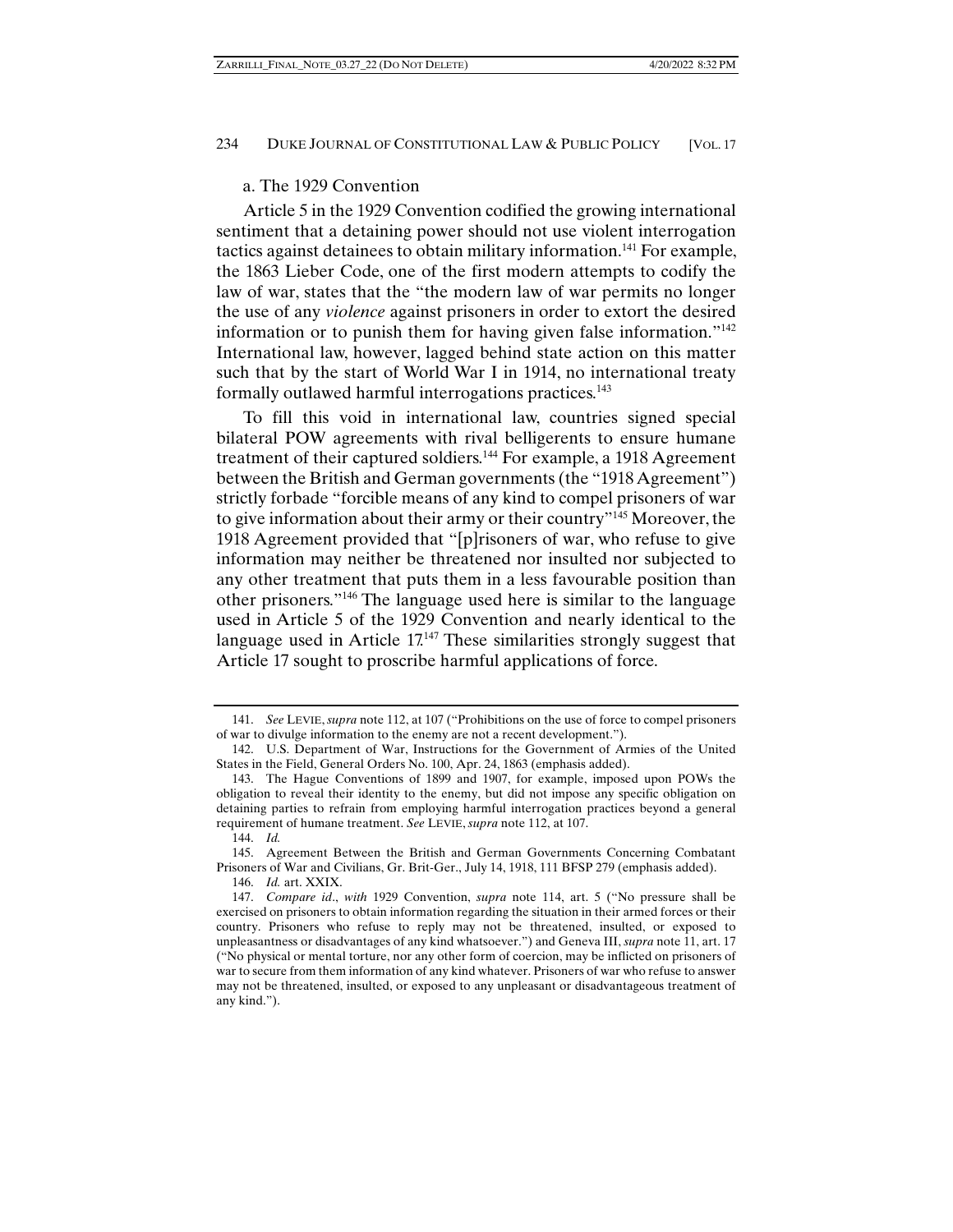Few reported post-World War II cases discussed violations of Article 5 of the 1929 Convention.<sup>148</sup> One case, however, found that unlawful interrogation under Article 5 required physical or mental suffering be inflicted on a POW.149 In the *Trial of Erich Killinger and Four Others*, three German military interrogators were accused of contravening Article 5.150 To secure information, the interrogators allegedly heated the POWs' cells to an uncomfortable level, deprived the POWs of medical attention, and physically struck the POWs.151 As a matter of law, the court concluded that in order to prove unlawful interrogation under Article 5, the prosecution must prove that the "interrogation amounted to what could be described as *physical or mental ill-treatment*."152 The court found that the practices constituted ill-treatment and convicted the German interrogators.153 Thus, the *Killinger* decision confirmed that Article 5's prohibition against applying "pressure" is similar to the Lieber Code's prohibition against "violence" and the 1918 agreement's prohibition against using "forcible means."

#### b. Geneva III

The impetus for Article 17 was the need to clarify the prohibition against harmful questioning in the face of widespread violations of the 1929 Convention during World War II.154 The framers did not advocate for additional limitations on interrogation techniques, but merely a more precise formulation of the term "coercion" to limit interrogational discretion.155 Thus, Article 17 preserved Article 5's harm requirement. The circumstances surrounding the reformulation of Article 17 and the drafters' own statements leave little room for doubt as to this objective.

 <sup>148.</sup> *See* LEVIE, *supra* note 114, at 291 (Noting that there are relatively few reported "World War II (1939-45) war crimes trials involving the question of allowable and prohibited methods of interrogating prisoners of war in the quest for information of military value.").

 <sup>149.</sup> *See* Trial Of Erich Killinger And Four Others, 68 (Brit. Milit. Ct., Wuppertal, Nov. 26th-Dec. 3rd, 1945) [hereinafter Killinger].

<sup>150</sup>*. Id.*

<sup>151</sup>*. Id.*

 <sup>152.</sup> *Id.* (emphasis added).

<sup>153</sup>*. Id.* at 67.

 <sup>154.</sup> *See* Smith, *supra* note 112, at 892 (noting that "[t]he experiences of World War II had demonstrated that coercion was not a self-defining term. The activities engaged in within several interrogation camps made it necessary to limit interrogation discretion. By forbidding any other form of coercion, [Geneva III] made clear that physical and mental torture do not exhaust the possibilities; indeed, *any* form would also be prohibited.") (internal quotations omitted).

 <sup>155.</sup> *Id.*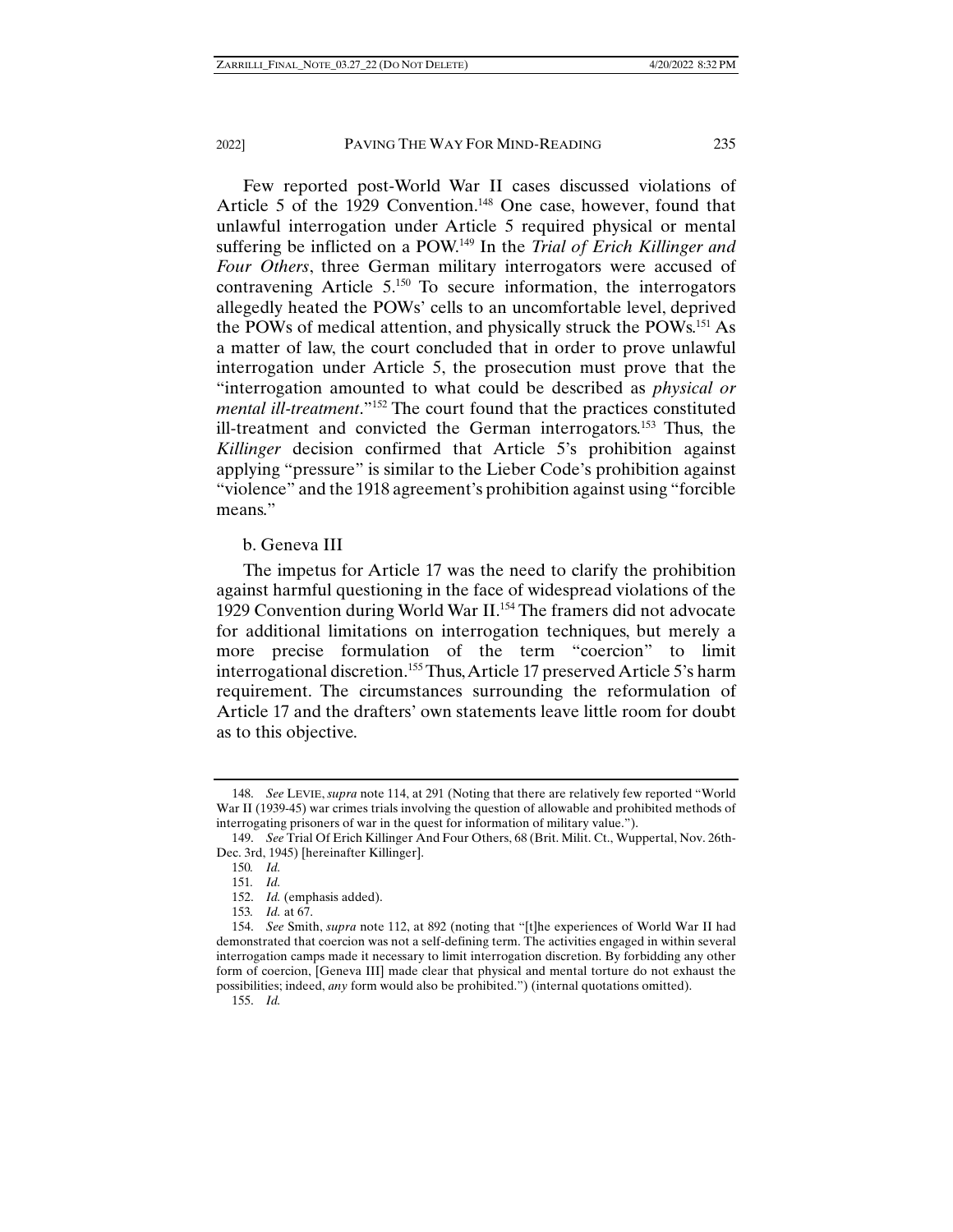During World War II, parties to the conflict engaged in brutal treatment of POWs.156 POWs were regularly sent to covert interrogation camps placed outside the influence of the ICRC.157 There, POWs were often beaten and brutalized for information.<sup>158</sup> To acquire military information at one POW camp, Nazi interrogators "kicked [POWs], pulled their nails out, drowned them, hanged them from beams by their legs[,] and hammered nails into their elbows, knees and hip joints."<sup>159</sup> One scholar offered this sober assessment of the standard interrogation methods used:

> Before an interrogation began, the suspect was routinely roughed up for the shock value. The effect of this arbitrary viciousness was to daze, humiliate, and throw prisoners off balance at the outset in the contest of wills with their inquisitors. . . . Once begun, the process was nearly irreversible. If the prisoner had nothing to say under mild torture, the screws were progressively tightened. He might be dead or dying before his tormentors could bring themselves to accept that he did indeed know nothing.

The Geneva III framers believed that widespread violation of the 1929 Convention was made easy by imprecise formulations and thus sought to make their 1949 version more precise.<sup>161</sup> The attempt to create a precise formulation is evident in the elaboration of the term "coercion" in Article 17.162 The elaboration was primarily motivated by the fact that "coercion" is not a self-defining term and the resulting ambiguity lent interrogators significant discretion.<sup>163</sup> The framers thus recommended changing "pressure" to "moral or physical torture" as

 161. The preliminary Commission first set up by the ICRC to assess revisions to the 1929 Convention following World War II states this: "As to the principles which should govern any such revision, several different opinions were expressed. Certain delegations stressed that the provisions of any future Convention should be more detailed and precise, experience having shown that vagueness in the wording led to most varied and sometimes arbitrary interpretations." Int'l Comm. of the Red Cross, *REPORT on the Work of the Preliminary Conference of National Red Cross Societies for the Study of the Conventions and of Various Problems Relative to the Red Cross* at 69 (Geneva, July 26-Aug. 3, 1946), https://www.loc.gov/rr/frd/Military\_Law/pdf/RC\_report-1946.pdf.

 <sup>156.</sup> *See* Stuart Dowell, *A Hell 'Worse Than Auschwitz' Where Thousands Were Tortured and Slain is Turned Into a Memorial Site*, THEFIRSTNEWS (June 7, 2019), https://www.thefirstnews.com/article/a-hell-worse-than-auschwitz-where-thousands-weretortured-and-slain-is-turned-into-memorial-site-6250 (reciting various acts of violence inflicted on POWs during World War II).

 <sup>157. 1960</sup> Commentary, *supra* note 27, at 163.

 <sup>158.</sup> *Id.*

 <sup>159.</sup> Dowell, *supra* note 156.

 <sup>160.</sup> Steven M. Kleinman, *The Promise of Interrogation v. the Problem of Torture*, 43 VAL. U. L. REV. 1577, 1584 (2009) (quoting Joseph E. Persico, PIERCING THE REICH: THE PENETRATION OF NAZI GERMANY BY AMERICAN SECRET AGENTS DURING WORLD WAR II at 81 (The Viking Press 1979)).

 <sup>162.</sup> Smith, *supra* note 112, at 892.

<sup>163</sup>*. Id.*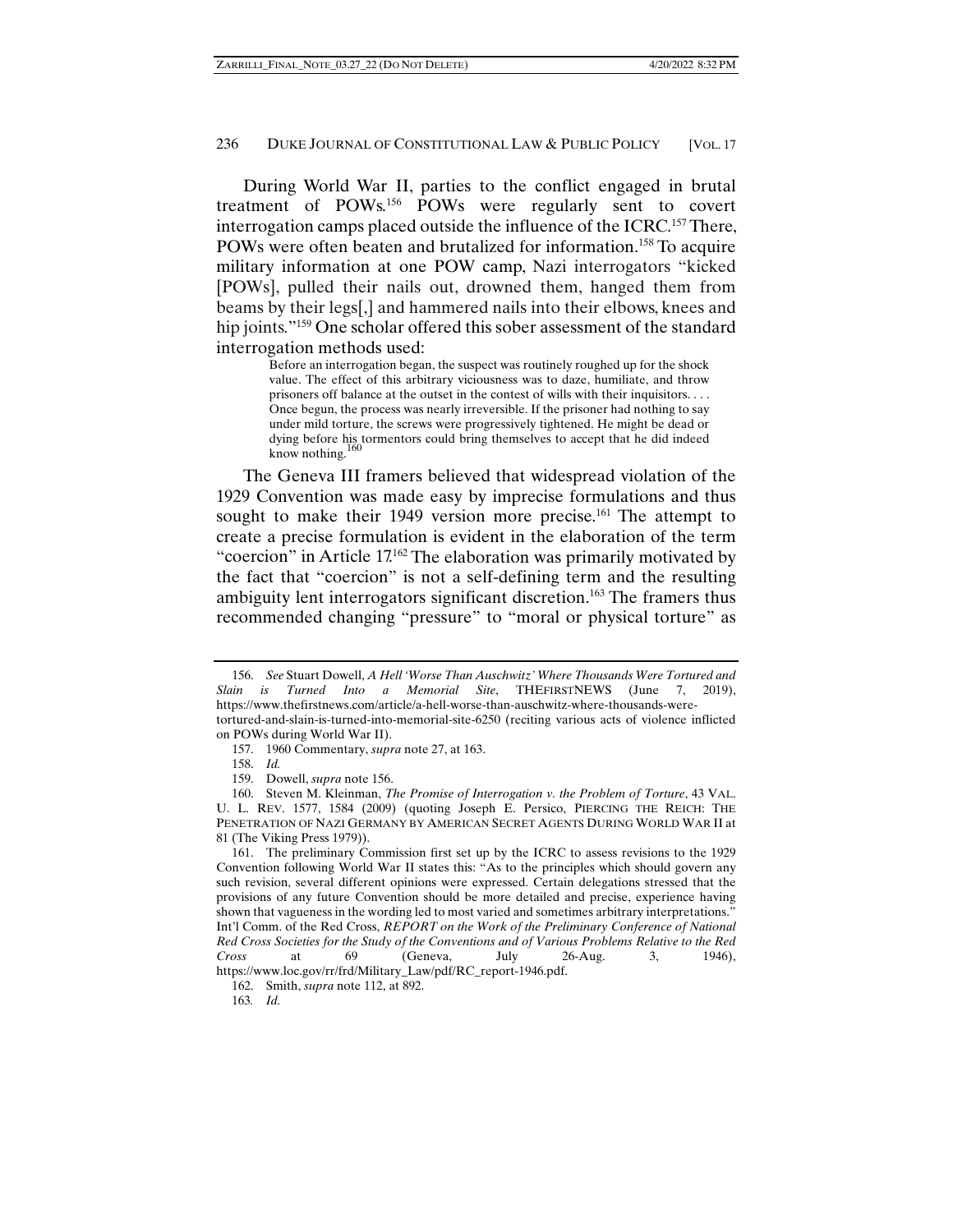well as "any other form of coercion" to make clear the "prohibition of maltreatment of any kind whatsoever."164 Notably, the term "maltreatment" is very similar to the term ill-treatment used in the *Killinger* case.<sup>165</sup> Both indicate that the detaining party is prohibited from inflicting abuse on POWs. According to the *Oxford Universal Dictionary*, "maltreat" means "to abuse, ill-use; to handle roughly or rudely."166 *Webster's Dictionary* similarly defines "maltreat" as "to treat ill; treat roughly; abuse, mistreat."167 Thus, the overarching aim of the drafters was to clearly eliminate abusive interrogation practices.

Moreover, other scholars who have examined the drafting history of Article 17 agree that its purpose was to respond to the widespread cruel treatment perpetuated against POWs. The more specific formulation of Article 17 was designed to "eliminate[] tortious questioning,"168 respond to "the increased brutality of interrogation techniques developed in World War II,"169 and to "limit interrogation discretion" to prevent the rampant abuse seen in war camps.<sup>170</sup> The 1960 ICRC Commentary notes that the drafters "were not content to confirm the 1929 text," and instead made it "more categorical" in response to the "great hardship" inflicted on captured POWs and the "flagrant violations" of Article 5 during World War II.171 The overwhelming evidence suggests that Article 17, then, clearly meant to proscribe mentally and physically damaging interrogation practices. This conclusion confirms that coercion requires the harmful application of force on a POW for the purpose of compelling information.

 <sup>164.</sup> Int'l Comm. of the Red Cross, *Report on the Work of the Conference of Government Experts for the Study of the Conventions for the Protection of War Victims* at 123 (Geneva, April 14-26, 1947), https://www.loc.gov/rr/frd/Military\_Law/pdf/RC\_report-1947.pdf.

 <sup>165.</sup> Killinger, *supra* note 149, at 68.

 <sup>166.</sup> *Maltreatment*, THE OXFORD UNIVERSAL DICTIONARY ON HISTORICAL PRINCIPLES (1972).

 <sup>167.</sup> *Maltreat*, WEBSTER'S THIRD NEW INTERNATIONAL DICTIONARY OF THE ENGLISH (1961).

 <sup>168.</sup> Neil McDonald & Scott Sullivan, *Rational Interpretation in Irrational Times: The Third Geneva Convention and the "War on Terror"*, 44 HARV. INT'L L.J. 301, 308 (2003).

 <sup>169.</sup> Wehrum Jr., *supra* note 140, at 141 n.38 (quoting Smith, *supra* note 112, at 891–92).

 <sup>170.</sup> Smith, *supra* note 112, at 892.

 <sup>171. 1960</sup> Commentary, *supra* note 27, at 163.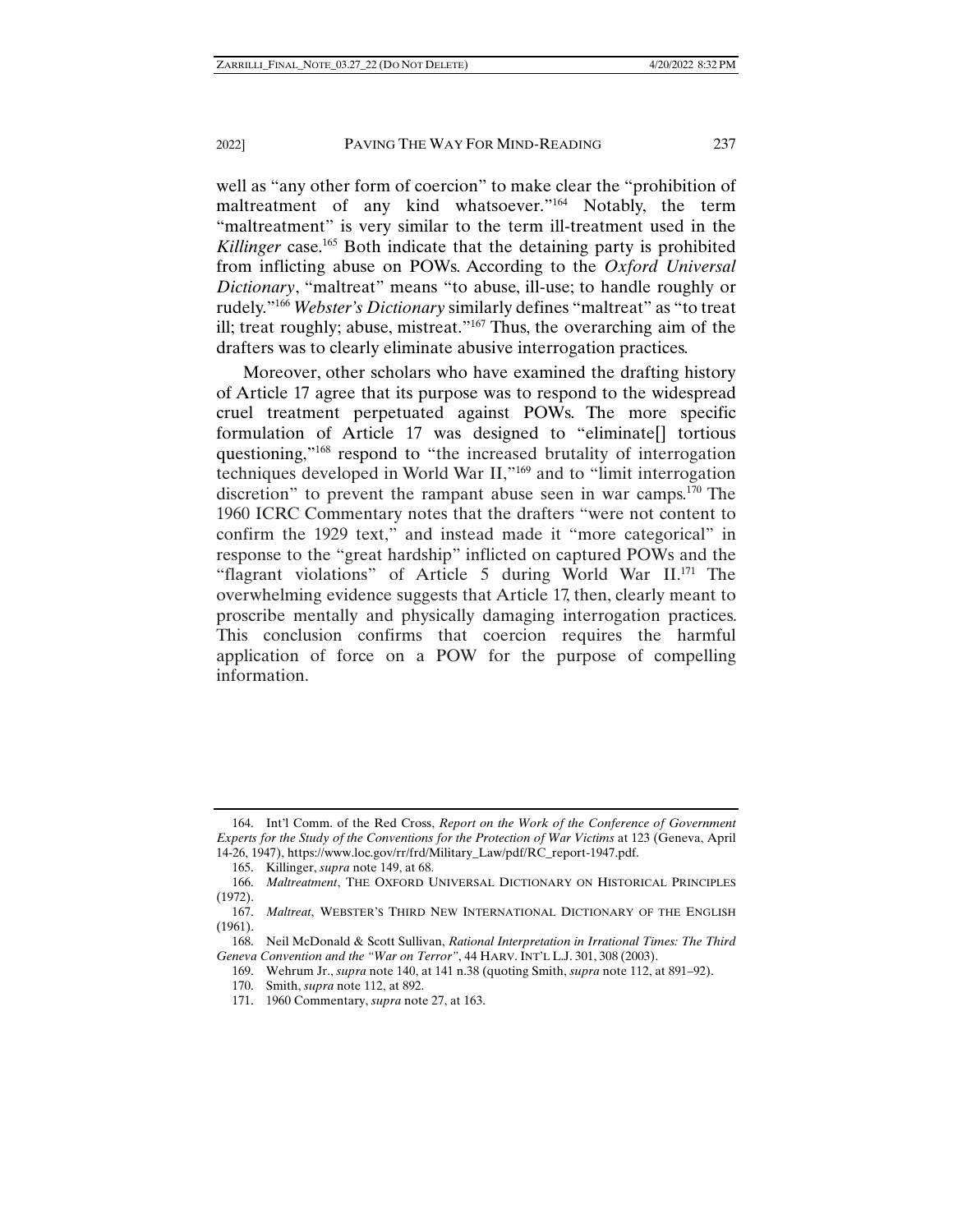## IV. APPLYING ARTICLE 17 TO MIND-READING TECHNOLOGY: NO PAIN, NO PROBLEM

Given that the literal act of reading someone's mind is painless and noninvasive 172 and assuming reading someone's mind does not cause mental suffering,<sup>173</sup> mind-reading does not constitute coercion and therefore does not violate Article 17. Yet, the acts taken to induce a noncompliant detainee's cooperation may violate the harm element. The legality of the use of mind-reading technology, therefore, is probably instrument-dependent and varies based on both the level of cooperation required and the acts needed to ensure compliance.

## *A. Evaluation of Current Mind-Reading Instruments*

EEG-based memory detection and real-time thought extraction would not violate Article 17 because EEGs require a minimal amount of cooperation.174 First, an EEG does not require a noncooperative detainee to be immobilized. An EEG can record data even while the subject is moving, so the detainee does not have to be restrained. Second, an EEG permits data collection in a perfectly normal interrogation environment. An interrogator can simply place an EEG cap on a detainee's head and conduct a routine interrogation. Because an EEG is neither physically invasive nor painful, the use of an EEGbased mind-reading device on a noncooperative POW would not violate Article 17.

When an fMRI is used to extract cognitive information, however, the question of legality is much closer though probably legal under Article 17.175 It is true that a noncooperative subject must be immobilized while undergoing an fMRI, as even slight head movements during the scanning process can compromise the quality of the scans. Moreover, interrogators have to forcibly place the subject onto the table that slides into the fMRI scanner. And an fMRI does not permit scanning in normal interrogational environments, as the noncooperative detainee must be slid into the scanner. Thus, it is not all that unlikely that a claustrophobic detainee might experience mental suffering while in the fMRI machine and that this could rise to the level of coercion. While this Note establishes harm as an element of coercion, it does not seek to establish the threshold of harm that gives rise to

 <sup>172.</sup> *See* discussion *supra* Part II.

 <sup>173.</sup> *See* discussion *supra* note 28.

 <sup>174.</sup> *See* discussion *supra* notes 62-69.

 <sup>175.</sup> *See* discussion *supra* notes 42-45.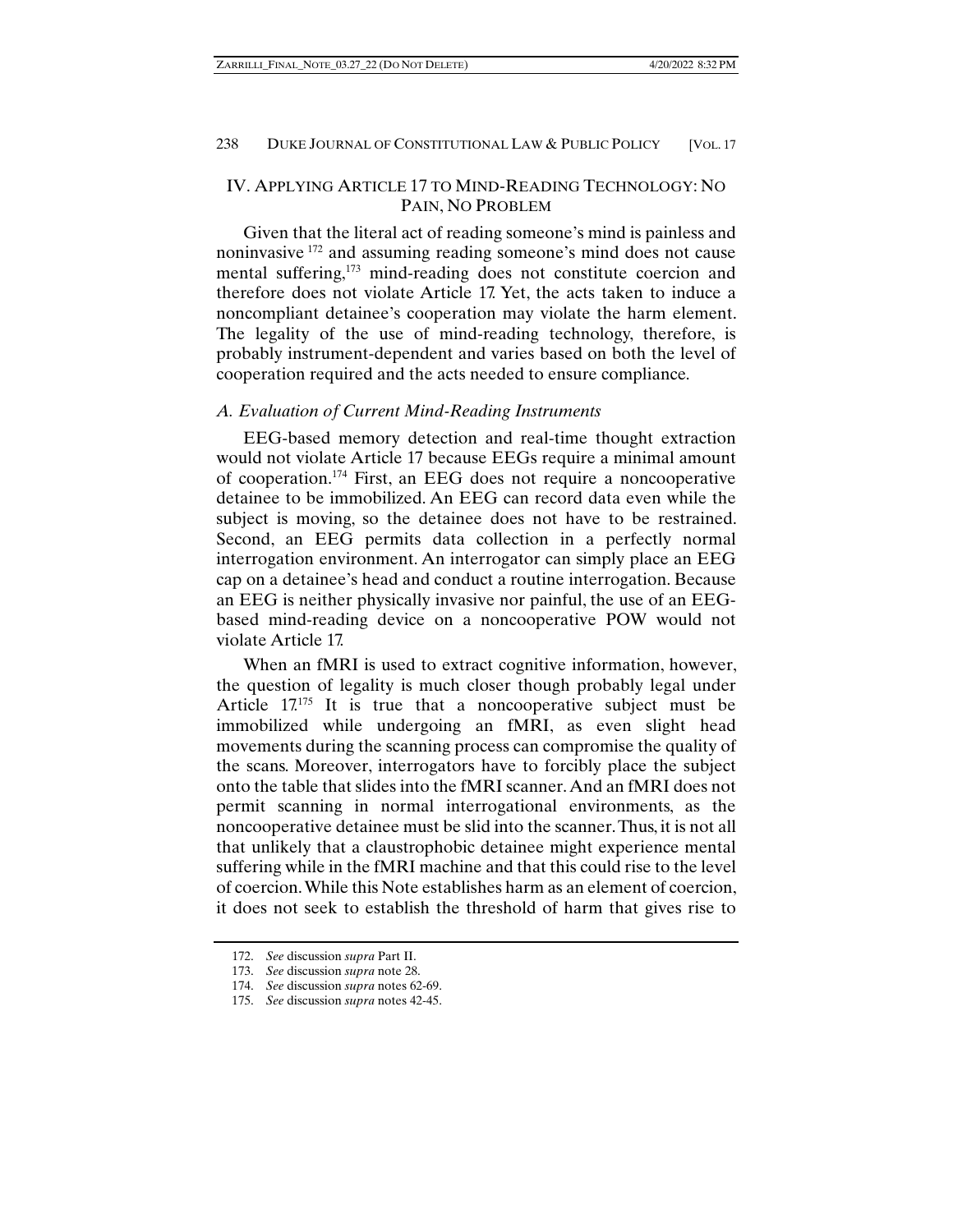liability under Article 17. Answering that question is critical to a determination about the legality of fMRI-based mind-reading, but is beyond the scope of this Note.

## *B. Mind-Reading is Not Coercive Even if It Facilitates More Coercion*

Even if the application of mind-reading technology is painless, one scholar, Jonathan Marks, believes mind-reading technology may actually exacerbate instances of coercion and torture.176 Marks contends that because current mind-reading devices only indicate whether a detainee is lying or has knowledge about a valuable topic, a mind-reading device will merely act as a screener that will then facilitate "more aggressive interrogation" to elicit more specific information.177 If mind-reading technology facilitates greater inflictions of harm on detainees, such technology may violate Article 17.

Marks' line of reasoning is unavailing, however, for multiple reasons. First, his argument rests on the faulty assumption that critical information cannot be gleaned solely from a mind-reading device. Through a series of questions, a lie-detector, however, *can* obtain valuable information, such as the enemy's susceptibility and capacity to attack, and whether the enemy is planning an attack. Thus, mindreading devices can acquire critical information without the need for additional interrogation.

Second, even if mind-reading technology facilitates further interrogation, it is doubtful that it will make the detaining power more or less likely to violate Article 17. Marks's argument rests on the assumption that a detaining party will coerce or torture detainees who it suspects have valuable information, which was acquired from mindreading technologies. Yet, there are many reasons why a detaining power may suspect a detainee is withholding information, such as the detainee's rank, demeanor, or the circumstances surrounding their capture. Detaining parties are frequently faced with uncooperative detainees who they suspect have valuable information, and yet still choose to lawfully interrogate them without resorting to unlawful methods.

Third, even assuming that a detaining power was more likely to aggressively interrogate a detainee, Marks does not take into account

 <sup>176.</sup> Jonathan H. Marks, *Interrogational Neuroimaging in Counterterrorism: A No-Brainer or a Human Rights Hazard*, 33 AM. J.L. & MED. 483, 495 (2007).

<sup>177</sup>*. Id.* at 499.